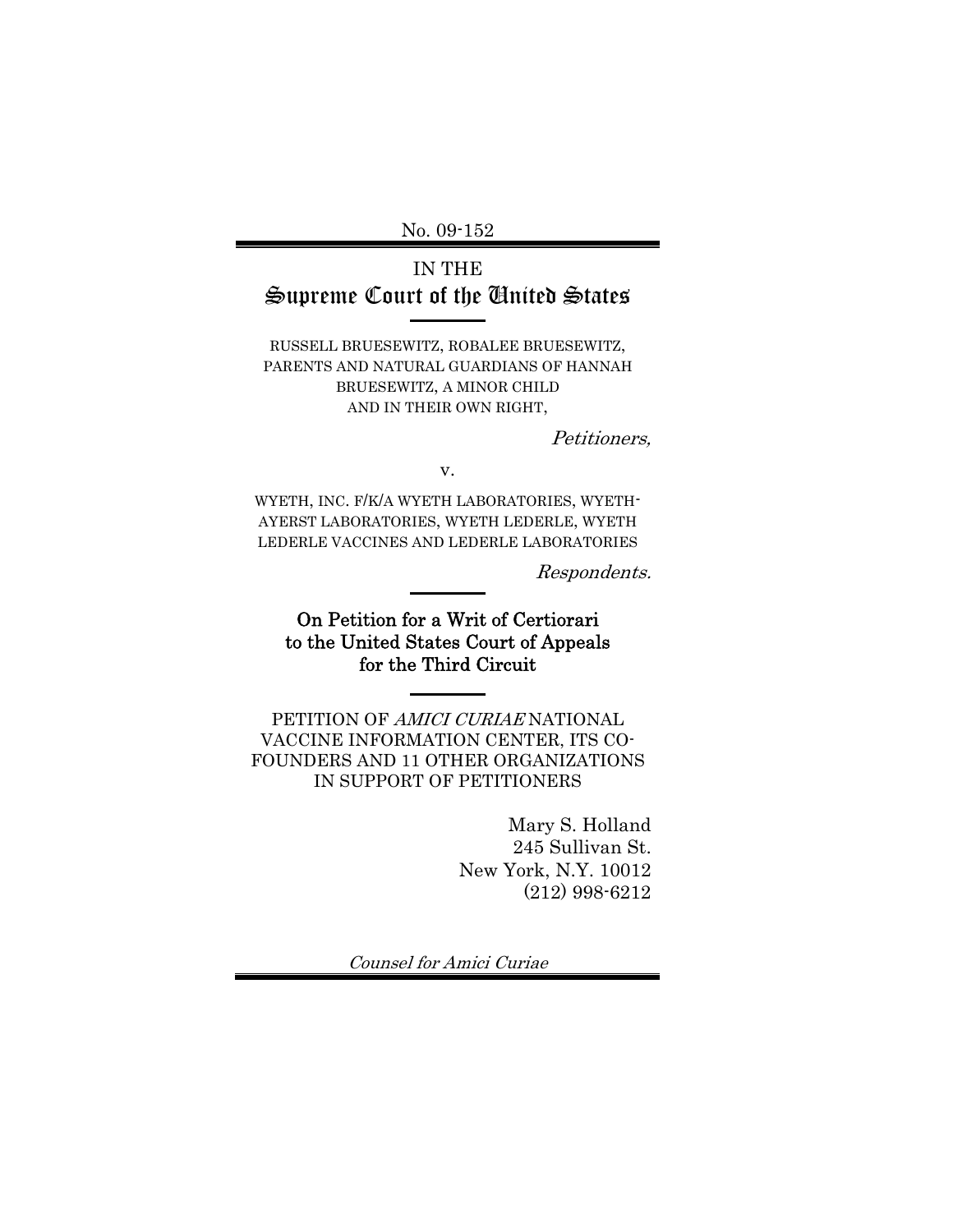### QUESTION PRESENTED

Section 22(b)(1) of the National Childhood Vaccine Injury Act of 1986 (Act) expressly preempts certain design defect claims against vaccine manufacturers "if the injury or death resulted from side effects that were unavoidable even though the vaccine was properly prepared and was accompanied by proper directions and warnings." 42 U.S.C. 300aa- $22(b)(1)$ .

Did the Third Circuit err in holding that Section 22(b)(1) preempts all vaccine design defect claims, regardless of whether the vaccine's side effects are unavoidable?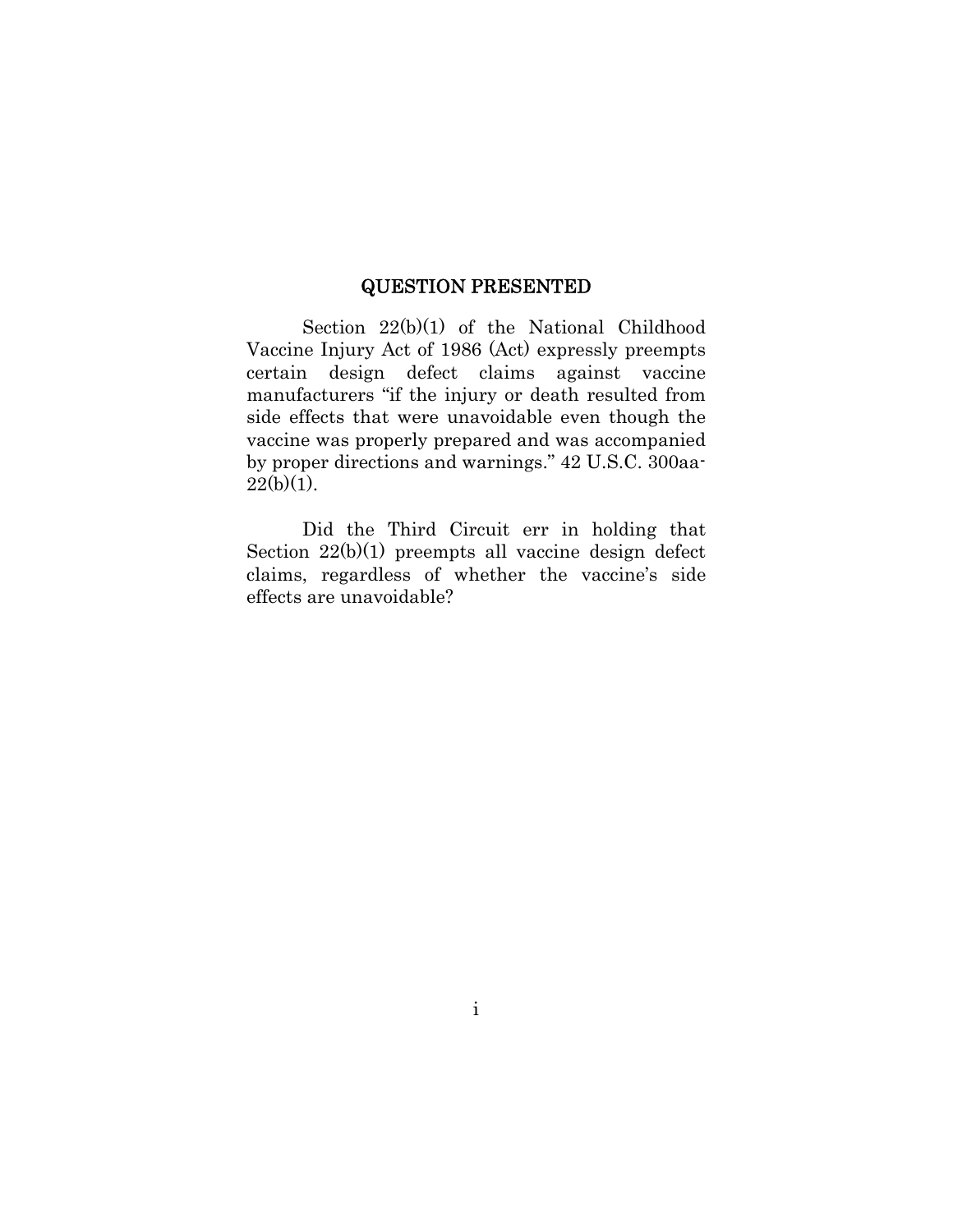# **TABLE OF CONTENTS**

| STATEMENT OF INTEREST OF AMICI CURIAE 1                                                                                                                                                                                                |  |
|----------------------------------------------------------------------------------------------------------------------------------------------------------------------------------------------------------------------------------------|--|
|                                                                                                                                                                                                                                        |  |
| REASONS FOR GRANTING THE WRIT 5                                                                                                                                                                                                        |  |
| THE PURPOSE OF THE ACT IS TO<br>I.<br><b>COMPENSATE VACCINE-INJURED</b><br>CHILDREN, NOT TO IMMUNIZE<br>MANUFACTURERS FROM LIABILITY<br>FOR ALL VACCINE DESIGN<br>A. Congress Intended to Streamline<br>Victims' Rights, Not Eliminate |  |
| B. The Compensation Program Is Not<br>Working as Congress Intended, Making<br>Recourse to Civil Court More Critical                                                                                                                    |  |
| IN BRUESEWITZ, THE THIRD CIRCUIT<br>II.<br>ELIMINATED RIGHTS THAT<br><b>CONGRESS EXPRESSLY</b>                                                                                                                                         |  |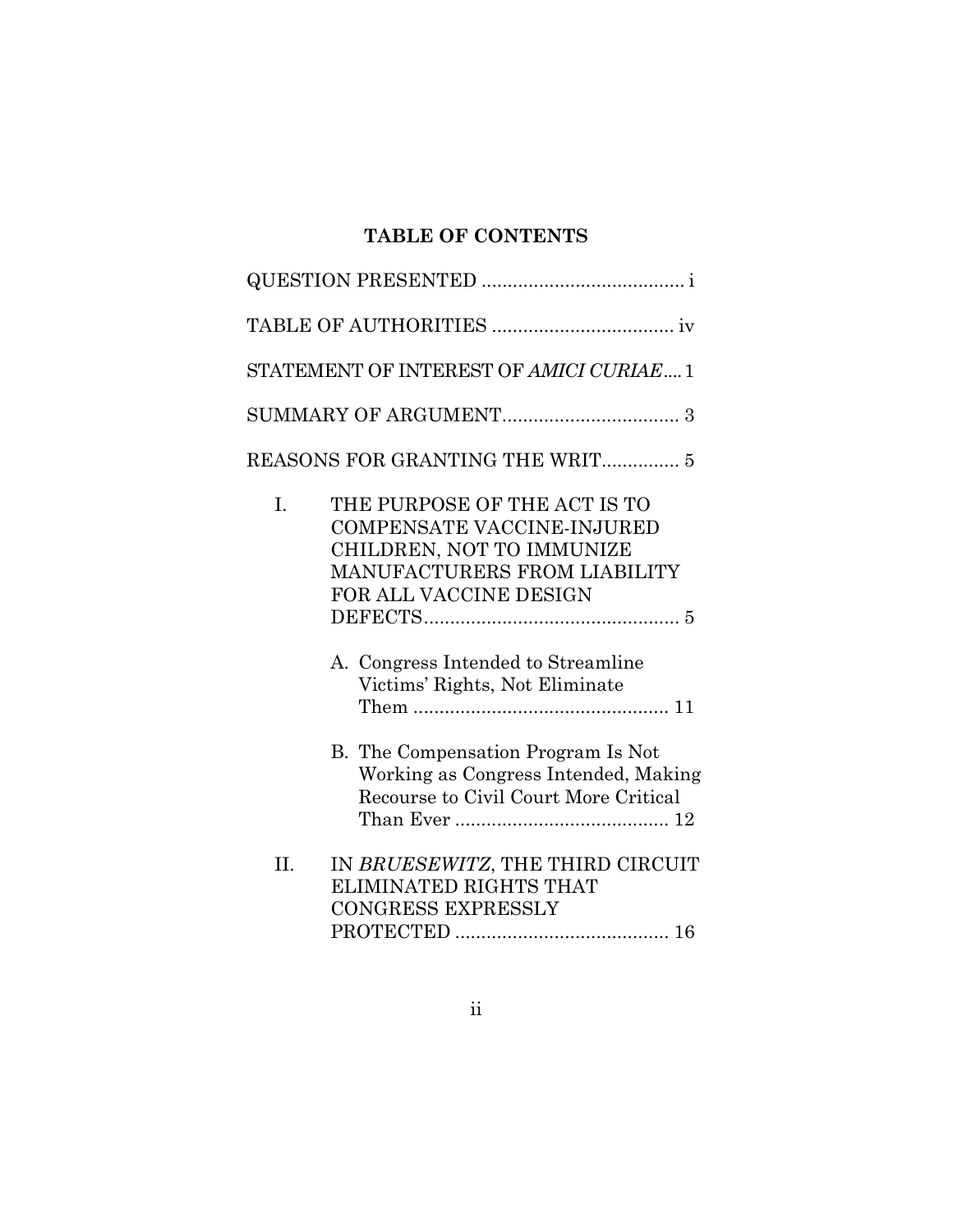| A. The Third Circuit's Decision in          |  |
|---------------------------------------------|--|
| <i>Bruesewitz</i> Departs From This Court's |  |
|                                             |  |
|                                             |  |
|                                             |  |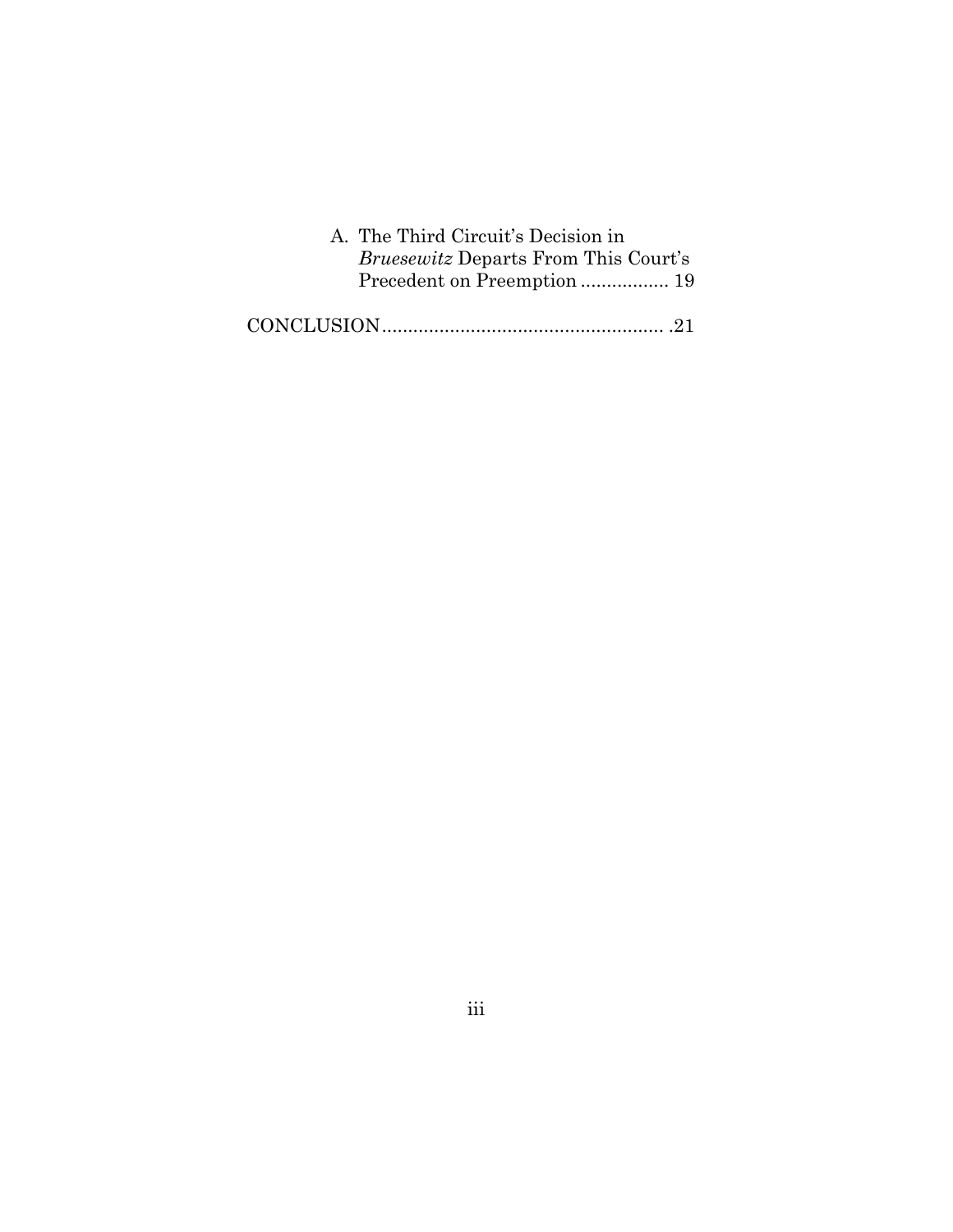## **TABLE OF AUTHORITIES**

| <b>CASES</b>                                                       | PAGE(S) |
|--------------------------------------------------------------------|---------|
| 844 F.2d 1108 (4th Cir. 1988)                                      |         |
| 129 S. Ct. 538 (2008)                                              |         |
| 284 Ga. 384 (2008)                                                 |         |
| 569 F.3d 1367 (2009)                                               |         |
| 544 U.S. 431 (2005)                                                |         |
| 561 F.3d 233 (3d Cir. 2009)                                        |         |
| 2009 WL 331968 (Fed. Cl. 2009)                                     |         |
| Daubert v. Merrell Dow Pharmaceuticals,  19<br>509 U.S. 579 (1993) |         |
| 598 F.2d 727 (2d Cir. 1979)                                        |         |
| 293 F. 1013 (D.C. Cir. 1923)                                       |         |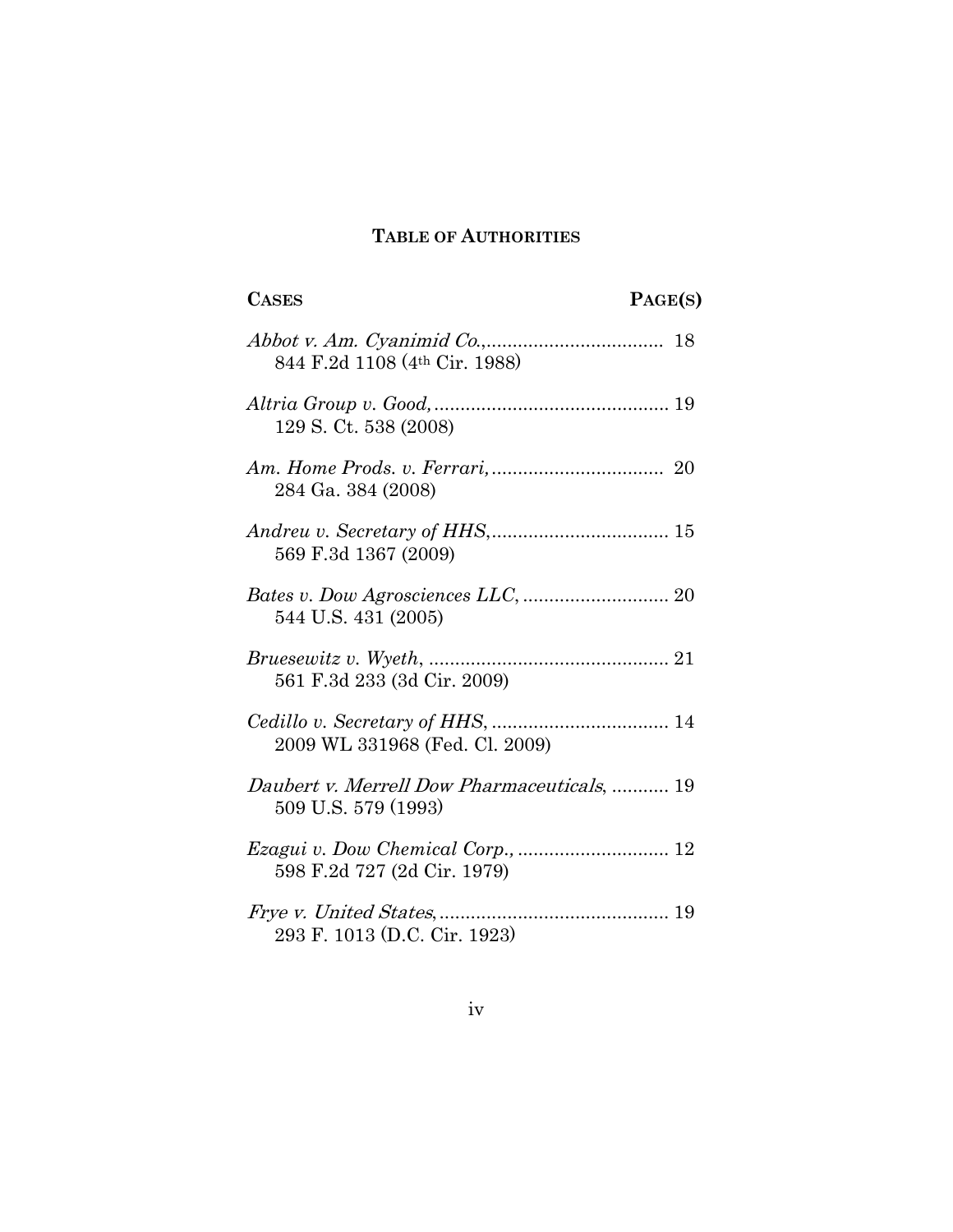| 351 F. Supp. 10 (E.D. Pa. 1972), aff'd in<br>part, rev'd in part and remanded, 500 F.2d<br>1059 (3d Cir. 1974)  |
|-----------------------------------------------------------------------------------------------------------------|
| 2009 WL 332306 (Fed. Cl. 2009)                                                                                  |
| <i>Cyanamid Co.</i> , 863 F.2d 1173 ( $5th$ Cir.<br>1988)                                                       |
| 518 U.S. 470 (1996)                                                                                             |
| 20 F.3d 1 (1 <sup>st</sup> Cir. 1994)                                                                           |
| 514 U.S. 268 (1995)                                                                                             |
| 2009 WL 332044 (Fed. Cl. 2009)                                                                                  |
| 257 F. Supp. 991 (D.N.D. 1966), aff'd 411<br>F.2d 1390 (8th Cir. 1969)                                          |
| 484 F. Supp. 2d 289 (E.D. Pa. 2007)                                                                             |
| Tinnerhold v. Parke Davis & Co.,<br>12<br>285 F. Supp. 432 (S.D.N.Y. 1968), aff'd 411<br>F.2d 48 (2d Cir. 1969) |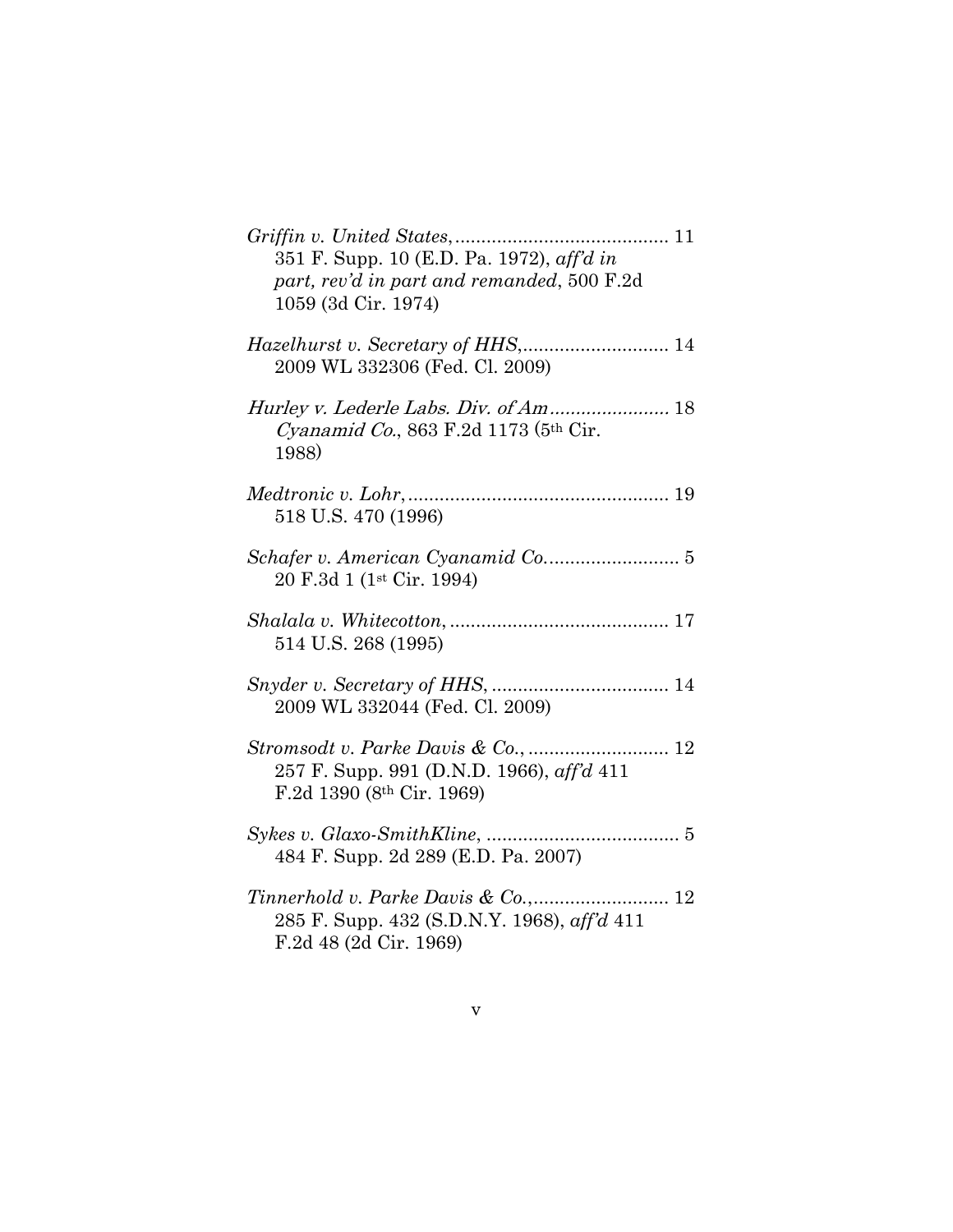| 361 N.Y.S.2d 282 (Supp. Ct. 1974), rev'd in |  |
|---------------------------------------------|--|
| part, 377 N.Y.S.2d 118 (App. Div. 2d Dep't  |  |
| 1975)                                       |  |
| $TT7 \tcdot 7 \tcdot T$                     |  |

| 129 S. Ct. 1187 (2009) |  |
|------------------------|--|

## **STATUTES**

## **OTHER AUTHORITIES**

| Barbara L. Fisher, Statement to the 6, 13, 14 |  |
|-----------------------------------------------|--|
| Advisory Commission on Childhood              |  |
| Vaccines (Nov. 18, 2008),                     |  |
| http://www.nvic.org/injury-                   |  |
| compensation/vaccineinjury.aspx.              |  |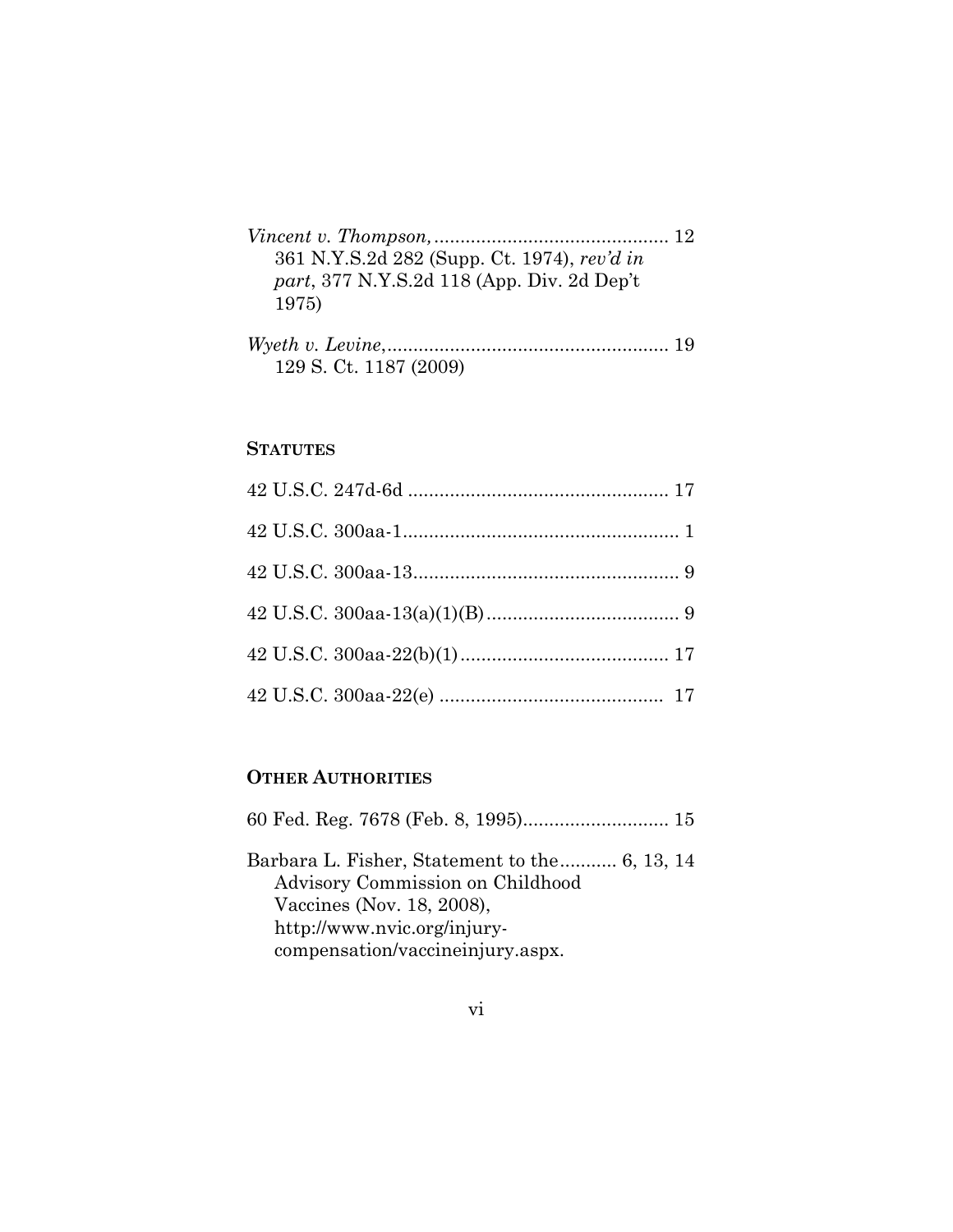*Compensating Vaccine Inuries: Are* ....................... 15 *Reforms Needed?: Hearing Before the H. Subcomm. on Criminal Justice, Drug Policy & Human Resources*, 106th Cong. (1999)

Dept. of Health & Human Svcs., Ctrs. For ........... 14 Disease Control & Prevention, *Recommended Immunization Schedule for Persons 0 through 6 Years and 7 Through 18 Years* (2009), *available at* http://www.cdc.gov/vaccines/recs/schedules/ child-schedule.htm

- Division of Health Promotion and ..................... 7, 12 Disease Prevention, National Research Council, *Vaccine Supply and Innovation* (National Academies Press, 1985).
- Gordon Shemin, Comment, *Mercury* ..................... 14 *Rising: The Omnibus Autism Proceeding and What Families Should Know Before Rushing Out of Vaccine Court*, 58 Am. U. L. Rev. 459 (2008)
- Harris L. Coulter & Barbara L. Fisher, .................. 7 *A Shot in the Dark* (Penguin Group, 1991).
- Health Res. & Servs. Admin., National ................ 14 Vaccine Injury Compensation Proram, Statistic Report (2009), *available at* http://www.hrsa.gov/vaccinecompensation/ statistics\_report.htm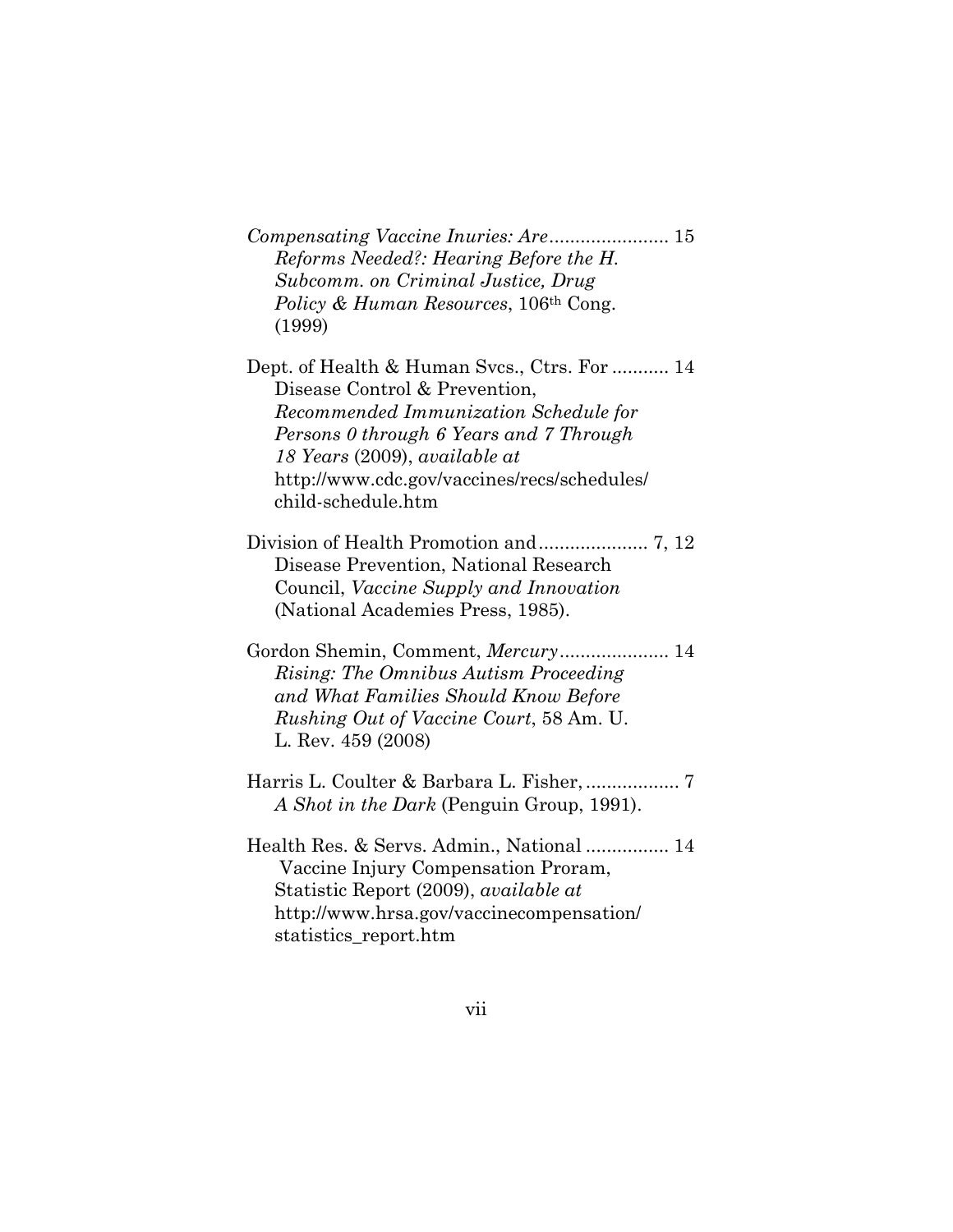Henry A. Waxman, *When a Vaccine* ...................... 10 *Injures a Child: A No-Fault Way to Compensate*, Wash. Post, Oct. 9, 1986, at A27. H.R. Rep. 100-391(I) (1987), *reprinted* .............. 9, 10 *in*1987 U.S.C.C.A.N. 2313-1 H.R. Rep. 99-908 (1986), ................5, 8, 9, 14, 15, 19 *reprinted in* 1986 U.S.C.C.A.N. 6344 James Colgrove, *State of Immunity: The* ................ 7 *Politics of Vaccination in Twentieth-Century America* (University of California Press, 2006). Martin H. Smith, *National Childhood* ................ 7, 9 *Vaccine Injury Compensation Act*, 82 Pediatrics 264 (1988). *National Childhood Vaccine Injury*....................... 10 *Act of 1986*, 99th Cong. Rec. 30760 (1986) (statement of Rep. Henry A. Waxman) Nitin Shah, *When Injury is* ................................ 7, 10 *Unavoidable: The Vaccine Act's Limited Preemption of Design Defect Claims*, Va. L. Rev. (forthcoming 2009), *available at*  http://papers.ssrn.com/sol3/papers.cfm?abs tract\_id=1407343

Restatement (Second) of Torts § 402A cmt. k ....... 17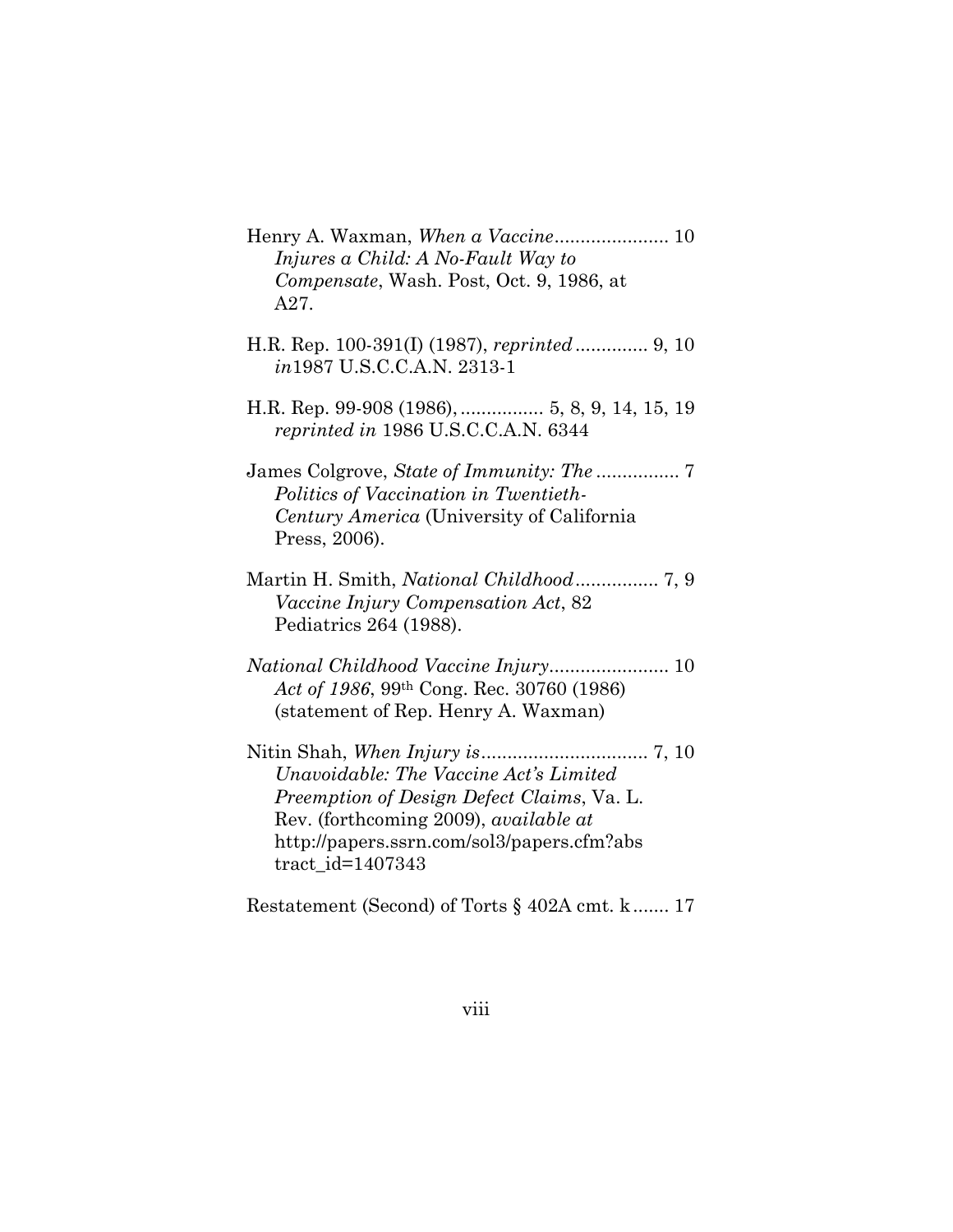#### STATEMENT OF INTEREST OF AMICI CURIAE

Amici are the parent advocates who helped draft the Act, §§ 300aa-1 et seq, and eleven organizations for children and families. They respectfully submit this brief in support of Petitioners. It is a matter of national importance that the judiciary interpret and apply the Act as Congress intended.1

Amicus curiae the National Vaccine Information Center (NVIC), founded in 1982 by parents whose children were injured or died following DPT vaccination, is widely recognized as the oldest, largest and most effective nonprofit national organization advocating for the institution of vaccine safety and informed consent protections in U.S. public health programs. NVIC has assisted thousands of individuals who have suffered serious health problems, hospitalizations, injuries and deaths following vaccination. It promotes scientific research to evaluate vaccine safety and defends the ethical principle of informed

<sup>&</sup>lt;sup>1</sup> Pursuant to Sup. Ct. R.  $37.2(a)$ , *amici curiae* note that counsel of record for all parties received timely notice of NVIC's intention to file this brief. Pursuant to Sup. Ct. R. 37.6, amici note that no part of this brief was authored by counsel for any party. Amici also note that no party or counsel made a monetary contribution intended to fund the preparation or submission of this brief, and that no person or entity other than amici or their members made such a monetary contribution. This brief is filed with the consent of all parties.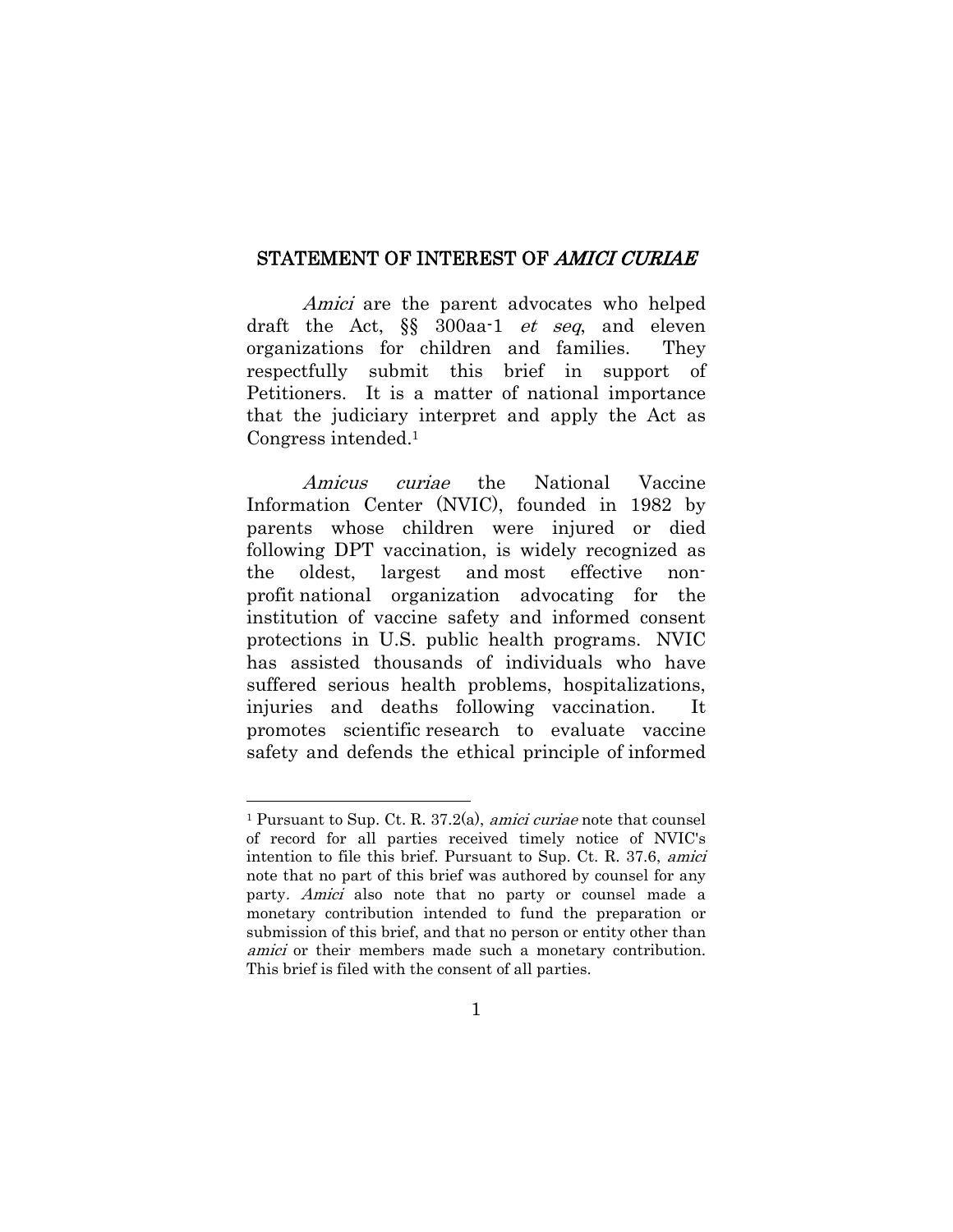consent for medical interventions, including vaccination, which carry a risk of injury or death.

Amici curiae Jeffrey Schwartz, Barbara Loe Fisher and Kathi Williams, former members of Dissatisfied Parents Together (DPT) and co-founders of NVIC, were the leading parent advocates in negotiating and drafting the Act. From 1973-79, Mr. Schwartz was Environmental Counsel for the House of Representatives Health and Environment Subcommittee of the Energy and Commerce Committee, the Subcommittee and Committee that drafted the Act. Ms. Fisher is President and Ms. Williams is Vice-President of NVIC.

Amicus curiae the New Jersey Coalition for Vaccine Choice advocates for the right to informed vaccination choices in the state of New Jersey.

Amici curiae the Elizabeth Birt Center for Autism Law and Advocacy (EBCALA), the National Autism Association (NAA), AutismOne, Autism United, U.S. Autism and Asperger Association (USAAA) and Talk About Curing Autism (TACA) are advocacy organizations for individuals and families affected by autism and other neurological disorders.

Amicus curiae SafeMinds (Sensible Action for Ending Mercury-Induced Neurological Disorders) is a nonprofit organization which investigates and raises awareness of the risks to infants and children of exposure to mercury from medical products, including thimerosal in vaccines.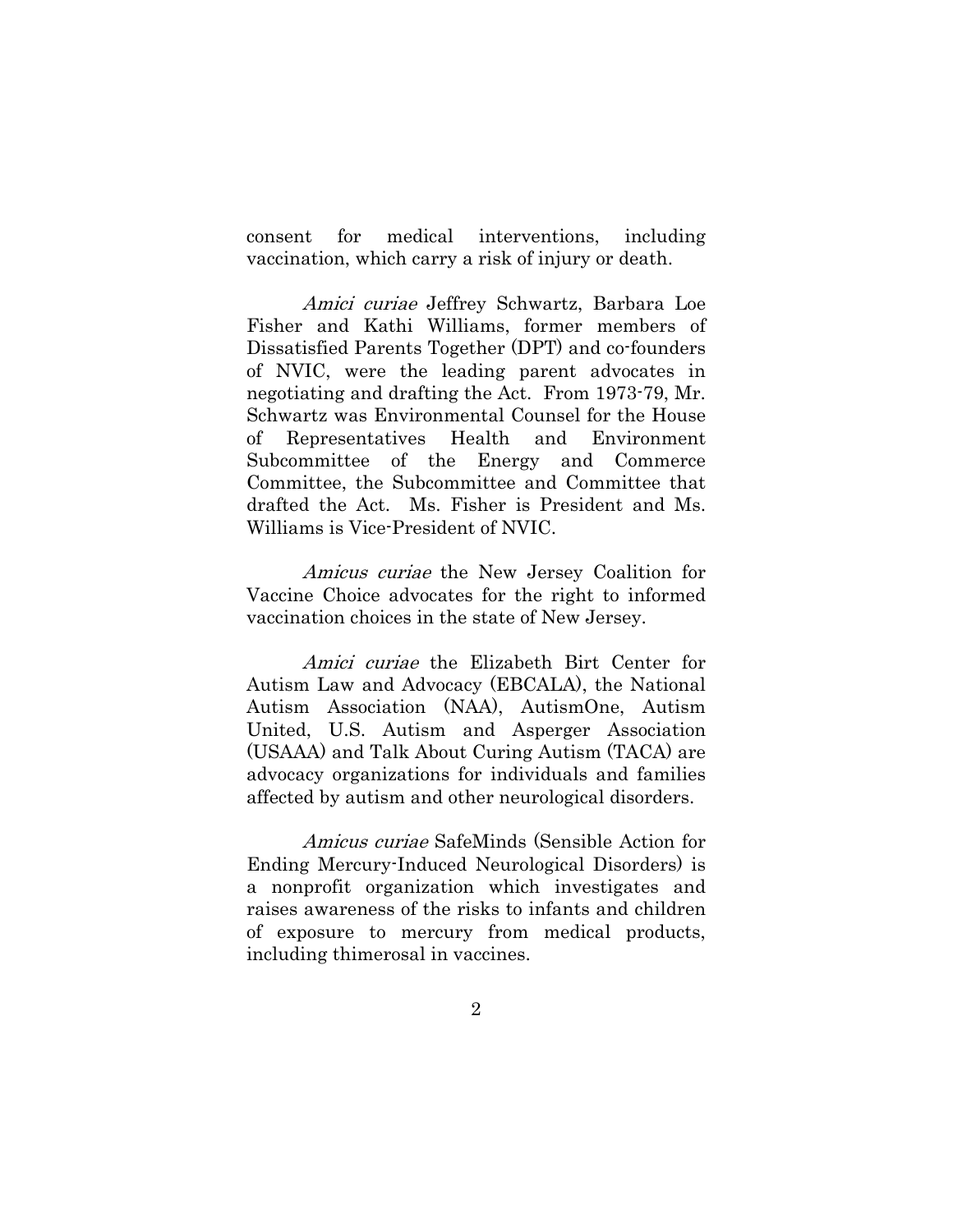Amicus curiae Parents Reviewing Education Plans (PREP) is an organization dedicated to assisting parents of students with individual education plans.

Amicus curiae the National Economic and Social Rights Initiative (NESRI) promotes a human rights vision for the United States that ensures dignity and access to the basic resources needed for human development and civic participation, including healthcare.

#### SUMMARY OF ARGUMENT

Hannah Bruesewitz was a healthy infant until she received a diphtheria, tetanus and pertussis (DPT) vaccine in 1995. Soon after vaccination, she suffered catastrophic injuries and now endures a lifelong residual seizure disorder. Her condition requires extraordinary care and financial resources. Hannah's family sought compensation under the Act but the compensation program denied her recovery. She then proceeded to trial court to argue that the DPT vaccine she received was defectively designed and that her injuries should have been avoided through use of a known, safer alternative. The court granted summary judgment against her, deciding that Section  $22(b)(1)$  of the Act preempted all vaccine design defect claims. The Third Circuit affirmed the federal district court's decision to grant summary judgment. Fourteen years after Hannah's injury, she has yet to find justice.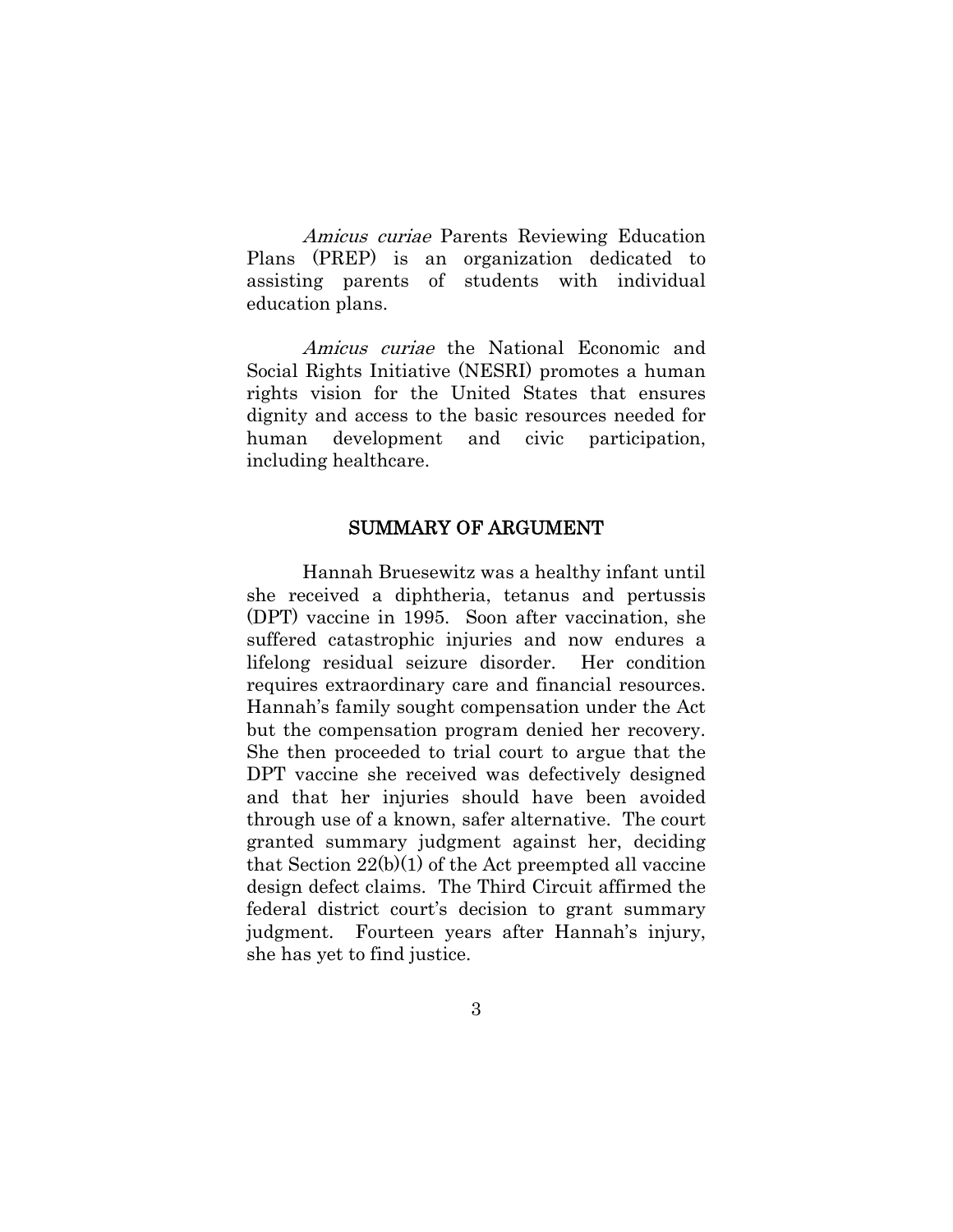The primary purpose of the Act is to compensate children. The Act created a compensation system as an alternative to the tort system, not a substitute.

Parents of vaccine-injured children stood up for their children's rights in drafting the Act and do so now in asking this Court to reverse the Third Circuit's decision to bar all design defect claims from civil court. The Act is a compromise that has created a compensation system and granted some liability protection to vaccine manufacturers. But that liability protection is not blanket immunity. Section 22 of the Act protects vaccine manufacturers from liability in a civil action "if the injury or death resulted from side effects that were unavoidable even though the vaccine was properly prepared and was accompanied by proper directions and warnings."

The plain meaning and legislative history of the Act do not support preemption of all design defect claims. Indeed the parent amici who helped craft the Act would never have agreed to such preemption.

Unfortunately, the compensation program is not working as Congress intended. The program rejects most petitioners, as it did Hannah. Health and Human Services has failed to maintain and update the presumptions for injury that would allow the system to succeed. Given the compensation system's inadequacy, keeping the courthouse doors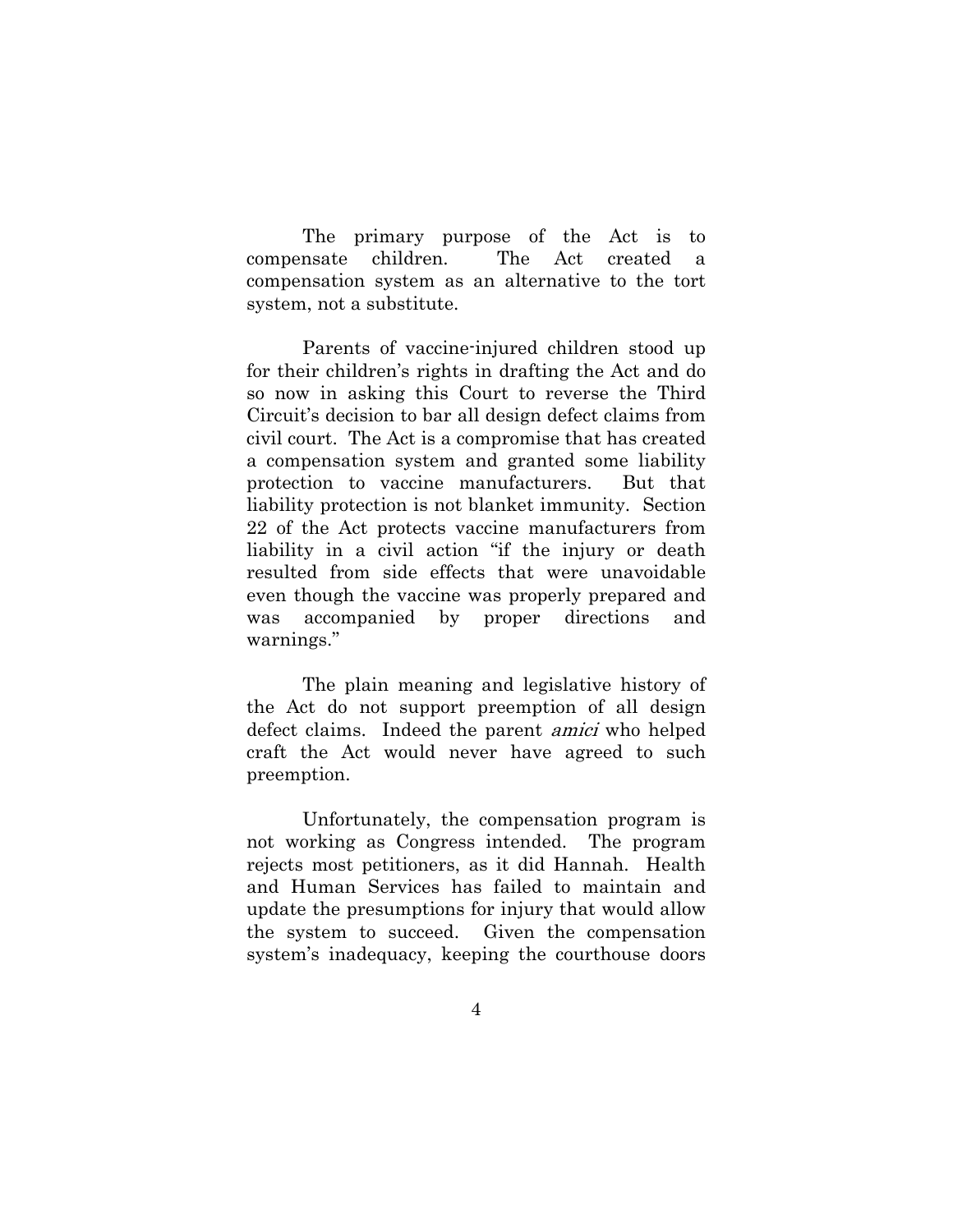open, as Congress intended, is more important than ever.

This Court's precedents, the Act's plain meaning and its legislative history support reversal of the Third Circuit's decision below.

#### REASONS FOR GRANTING THE WRIT

## I. THE PURPOSE OF THE ACT IS TO COMPENSATE VACCINE-INJURED CHILDREN, NOT TO IMMUNIZE MANUFACTURERS FROM LIABILITY FOR ALL DESIGN DEFECTS.

The House Committee on Energy and Commerce (Committee), which drafted the Act in 1986, created the Vaccine Injury Compensation Program (Compensation Program or vaccine court) as an alternative to the tort litigation system, not its replacement. The tort system was neither compensating the children that vaccines injured nor ensuring a reliable vaccine supply. Tort litigation was costly, time consuming and usually undercompensated or failed to compensate victims. H.R. Rep. No. 99-908, at 6 (1986), reprinted in 1986 U.S.C.C.A.N. 6344, 6347. The threats of onerous litigation to vaccine manufacturers and grossly insufficient compensation to the vaccine-injured risked the vaccine program itself. Schafer v. American Cyanamid Co., 20 F.3d 1, 2 (1st Cir. 1994) (citations omitted). See also Sykes v. Glaxo-SmithKline, 484 F. Supp. 2d 289, 297 (E.D. Pa.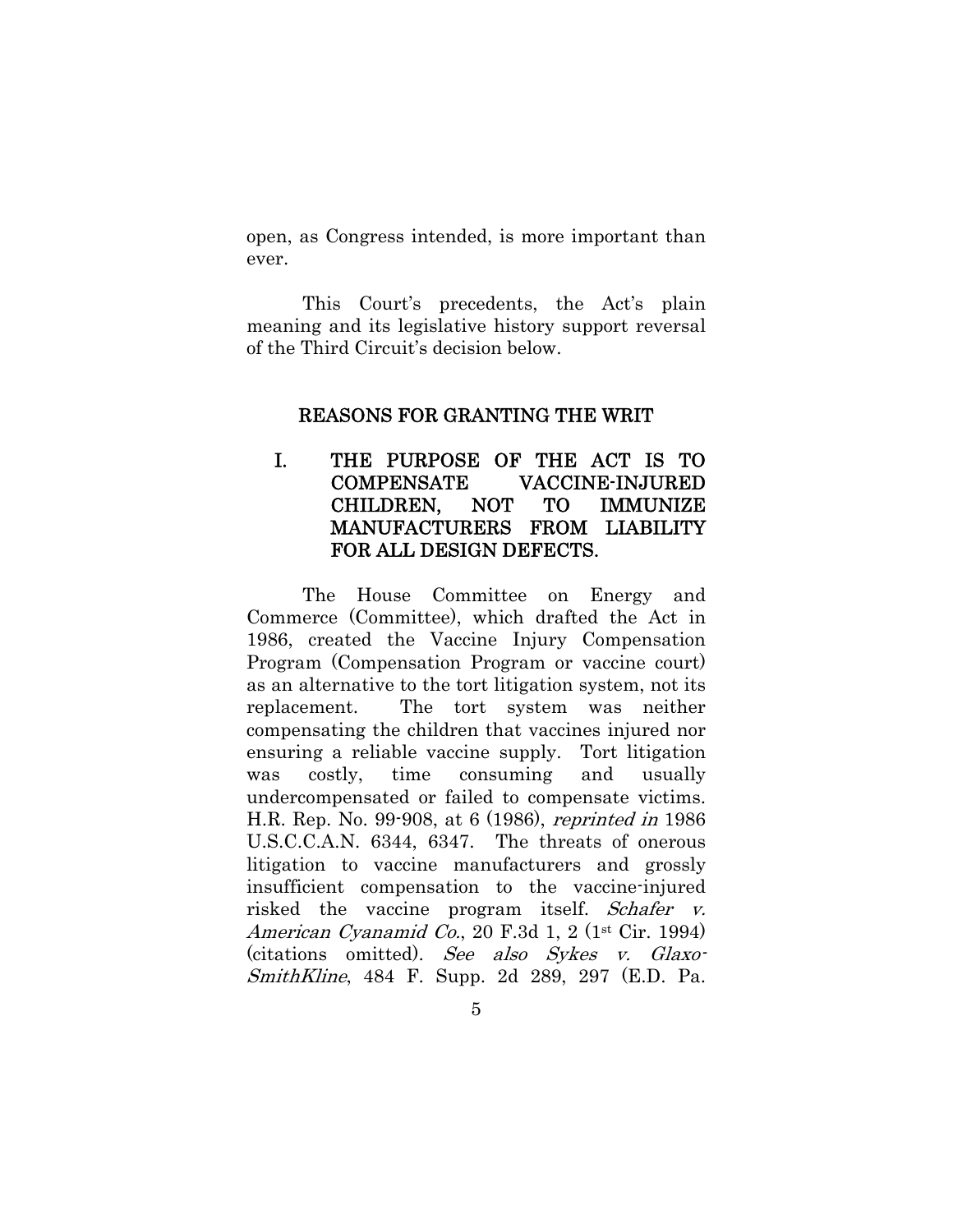2007). Congress created the Act to generously compensate vaccine victims, to ensure the vaccine supply and improve vaccine safety.

The legislators who drafted the Act understood that this carefully crafted scheme would fail without the support of parents whose children had already suffered vaccine injuries. As Barbara Loe Fisher recently explained:

> The young parents of vaccine injured children, who came to the table in the early 1980s at the request of congressional staff to fight for the rights of vaccine consumers and the vaccine injured, agreed to work on the Act because of promises made by Congress and the American Academy of Pediatrics (AAP) that the proposed legislation would provide a fair, expedited, nonadversarial, less traumatic, less expensive no-fault compensation alternative to civil litigation. We believed we were participating in the development of a law which would give – in the words of the then AAP Chairman – "simple justice to children."

Statement to the Advisory Commission on Childhood Vaccines (Nov. 18, 2008), (Fisher Statement) http://www.nvic.org/injurycompensation/vaccineinjury.aspx.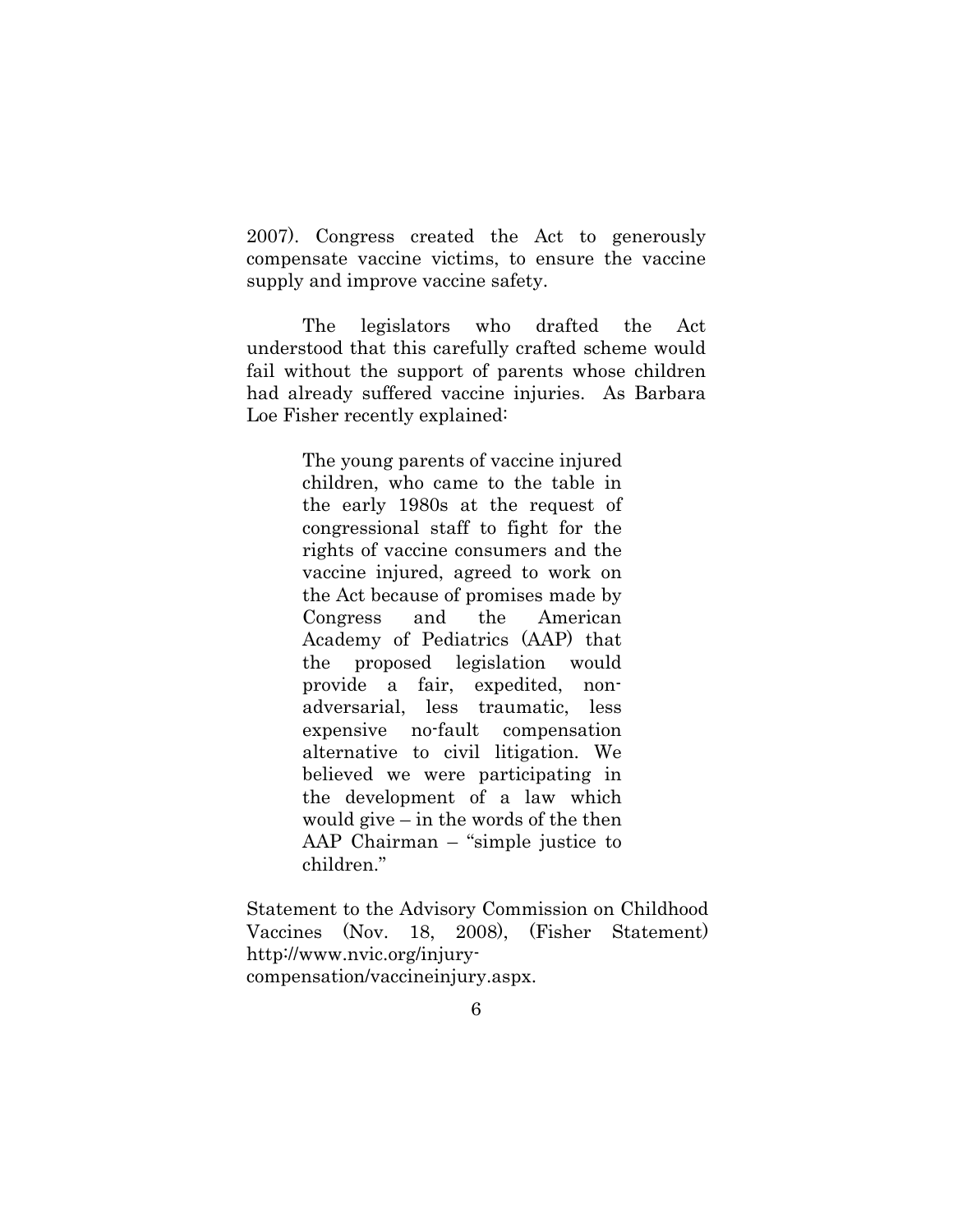These parents, organized initially as Dissatisfied Parents Together (DPT), educated Congress and the public about vaccine injuries and the need for a no-fault compensation system. They worked for nearly five years, through multiple drafts and congressional hearings, to reach a workable compromise. At first, vaccine manufacturers and physician organizations advocated that an administrative no-fault system be victims' exclusive remedy. But parents insisted on the right to go to court after first filing in the compensation system if it was too slow, provided too little compensation or if victims wished to bring common law claims. The parents also insisted that the Act contain provisions to make vaccines safer, so that fewer children would be harmed in the future. See generally, Nitin Shah, When Injury is Unavoidable: The Vaccine Act's Limited Preemption of Design Defect Claims, Va. L. Rev. (forthcoming 2009), available at http://papers.ssrn.com/sol3/papers.cfm?abstract\_id=1 407343n; Division of Health Promotion and Disease Prevention, National Research Council, Vaccine Supply and Innovation, 183-92 (National Academies Press, 1985); Harris L. Coulter & Barbara L. Fisher, A Shot in the Dark 213-14 (Penguin Group, 1991); James Colgrove, State of Immunity: The Politics of Vaccination in Twentieth-Century America, 213-17 (University of California Press, 2006). As Dr. Martin H. Smith, AAP's past President wrote, "it became evident that working together with this group [DPT] was well advised and necessary." Martin H. Smith, National Childhood Vaccine Injury Compensation Act, 82 Pediatrics 264, 266 (1988).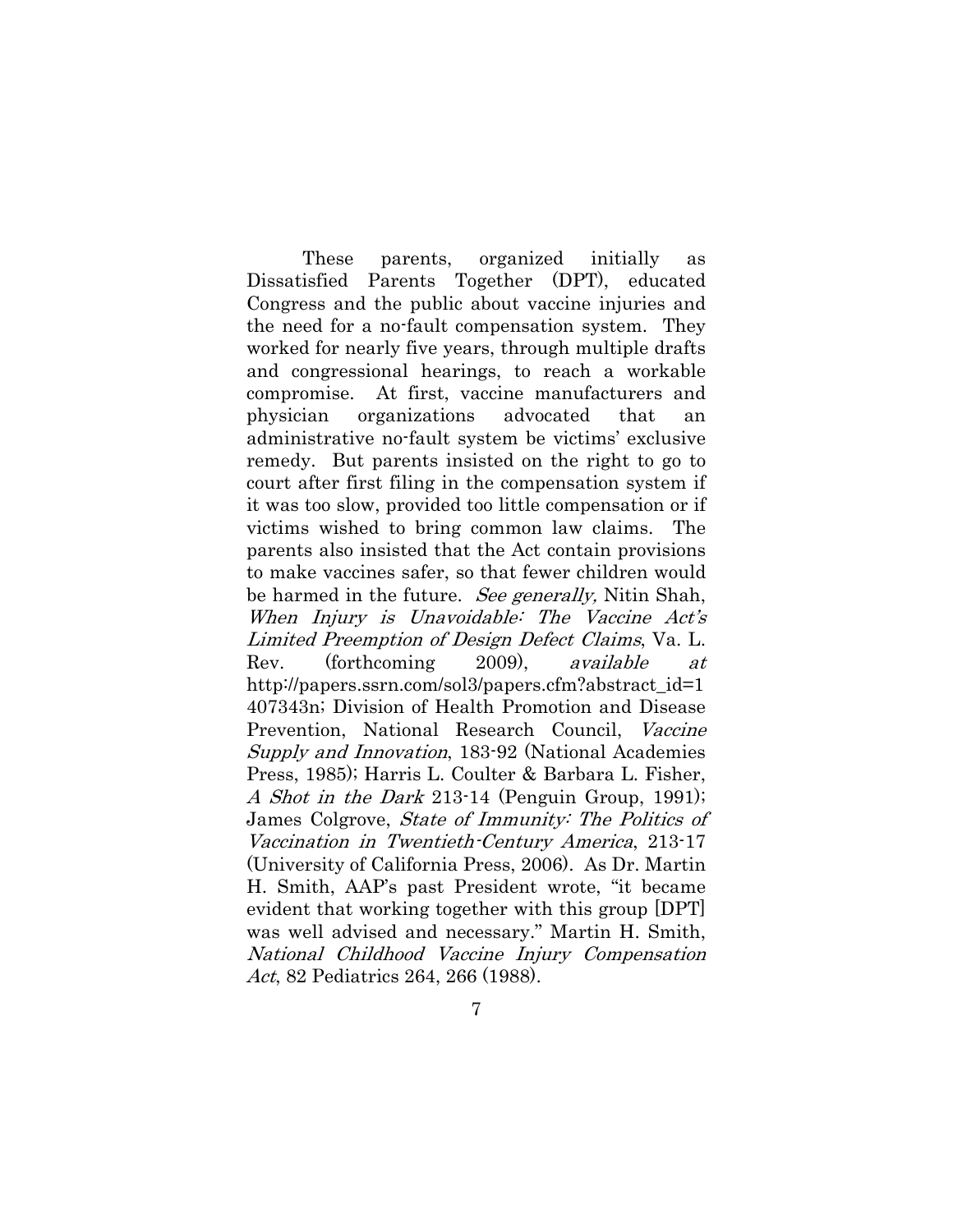After long, hard years of negotiation, Congress passed the Act in 1986. The Committee's report (1986 Report) accompanying the Act includes a section-by-section analysis of its provisions. Section 13 of the Act makes clear that the Compensation Program does not require petitioners to prove that the vaccine was defective or that the injury was avoidable. Rather, vaccine court would presume causation based on certain criteria, such as a temporal relationship between vaccination and symptoms specified in a "Vaccine Injury Table."

The Committee acknowledged the consequences of this presumption, intending to compensate even when the causal relationship was tenuous:

> The Committee…recognizes that the deeming of vaccine-relatedness adopted here may provide compensation to some children whose illness is not, in fact, vaccine-related ….[T]he Committee has chosen to provide compensation to all persons whose injuries meet the requirements of the petition and the Table and whose injuries cannot be demonstrated to be caused by other factors.

H.R. Rep. 99-908 at 8-35, reprinted in 1986 U.S.C.C.A.N. at 6349-76.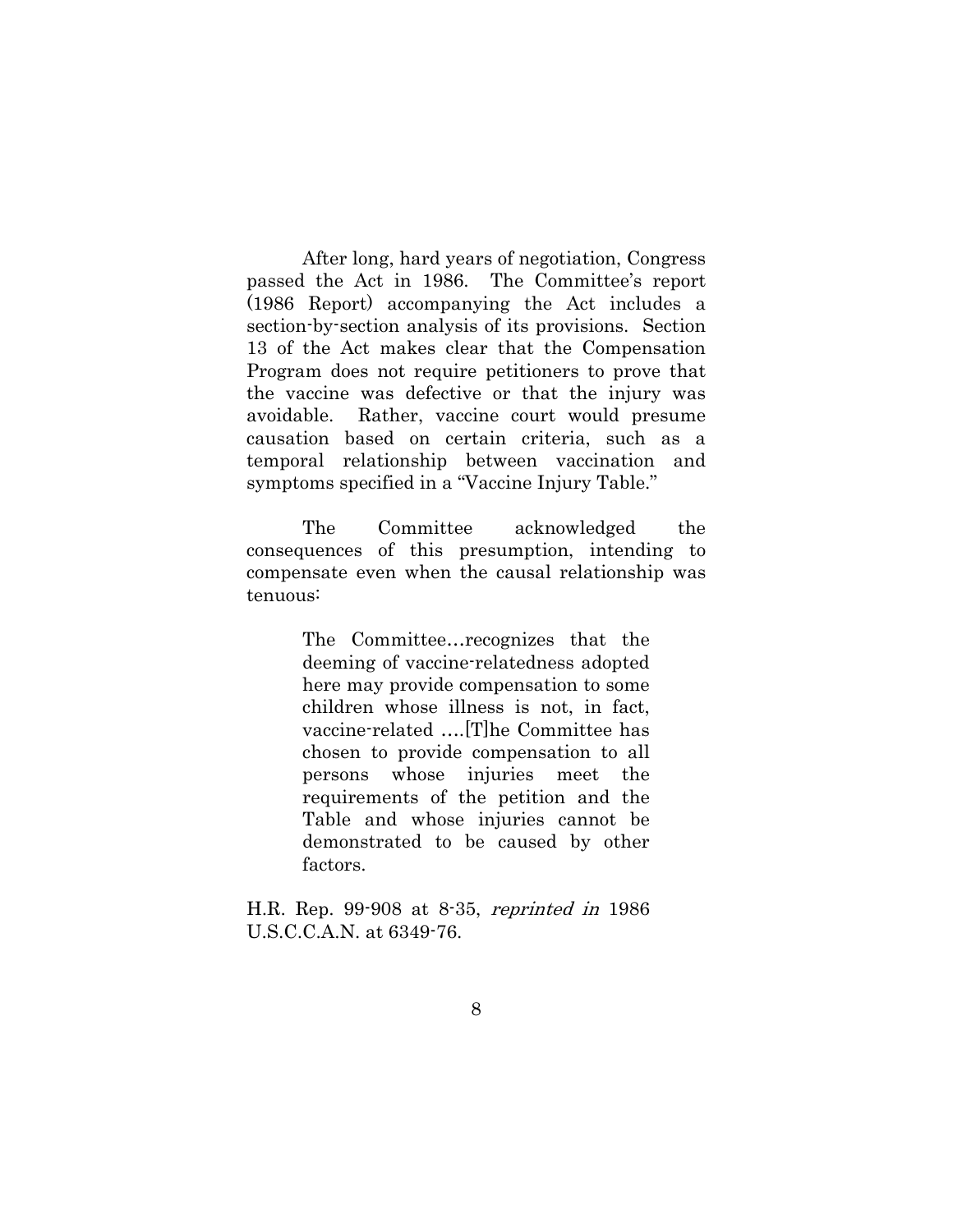The Table's purpose was to ensure that the compensation process would remain administrative rather than litigious. If the Vaccine Injury Table contains a particular presumptive vaccine injury, the burden of proof shifts to respondent HHS to demonstrate that the injury was "unrelated to the administration of the vaccine."  $\S$  300aa-13(a)(1)(B). For "off-table" injuries, a claimant must show that the vaccine more likely than not caused the injury. § 300aa-13. The Act also contemplates that the Secretary of HHS should add new vaccine injuries to the Table as new vaccines are mandated. H.R. Rep. 99-908, reprinted in 1986 U.S.C.C.A.N. at 6361.

Like in all compromises, no stakeholder in the negotiations got everything it wanted. Parents were forced to accept substantial limitations in the administrative system – mandatory filing, capped damages, no juries and limits on discovery. Manufacturers and physician groups were forced to accept that the administrative system would not be victims' exclusive remedy. And to get the deal done, Congress was forced to pass the Act without funding it. H.R. Rep. No.  $100-391(1)$  (1987) reprinted in 1987 U.S.C.C.A.N. 2313-1. As AAP President Dr. Smith wrote in 1988 to his member pediatricians, "[t]his was the best compromise settlement...that could be reached." Smith at 268.

Several statements at the time the Act passed suggest that Congress recognized that victims, who had duly filed in the Compensation Program, could take design defect claims to court under Section 22(b). When presenting the Act to the full House of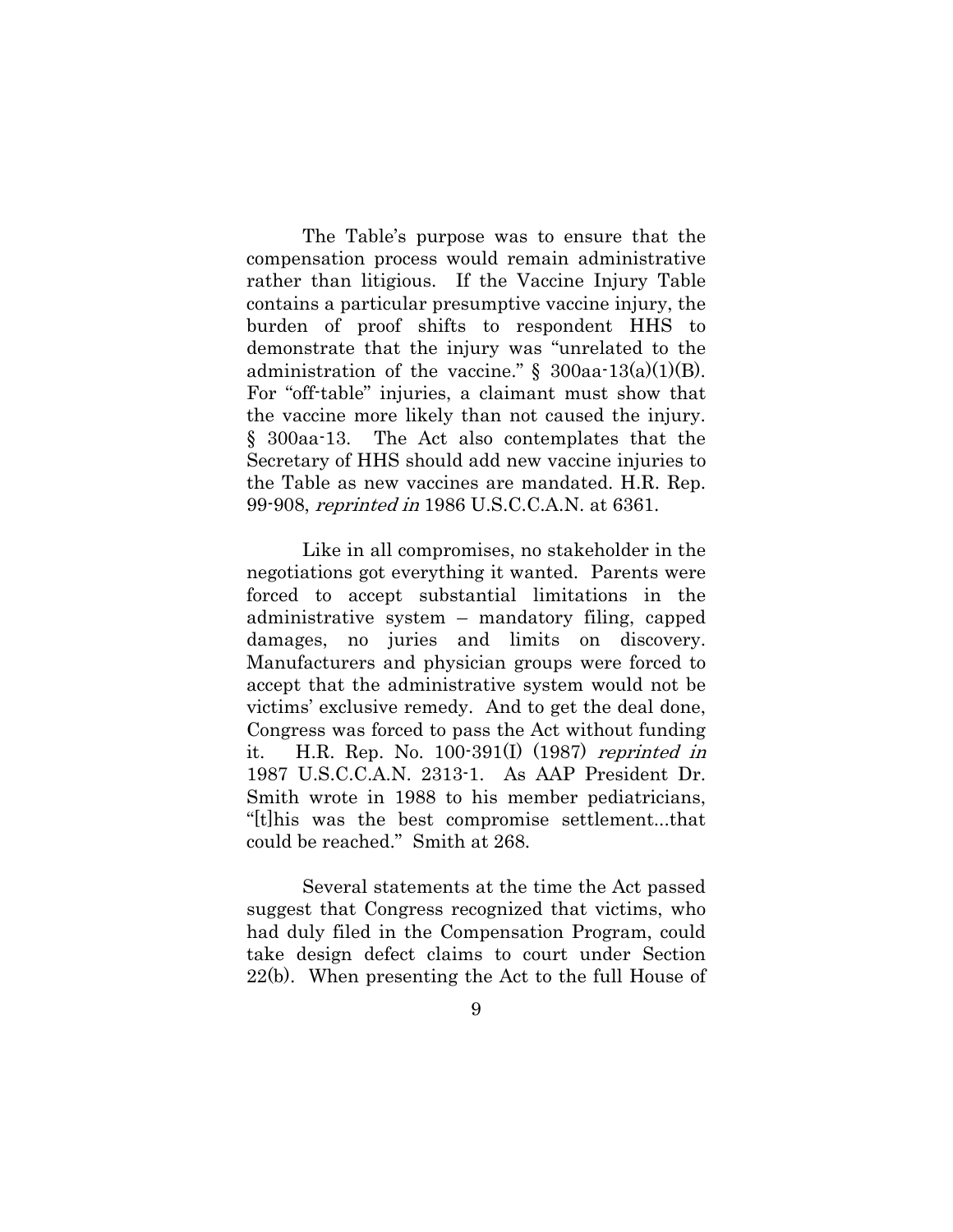Representatives for a vote, Rep. Henry Waxman, the Act's chief sponsor, stated that civil claims for "inadequately researched" vaccines would be preserved under Section 22. National Childhood Vaccine Injury Act of 1986, 99<sup>th</sup> Cong. Rec. 30760 (1986) (statement of Rep. Henry A. Waxman). See also Henry A. Waxman, When a Vaccine Injures a Child: A No-Fault Way to Compensate, Wash. Post, Oct. 9, 1986, at A27. Rep. Waxman's description of this claim, that a vaccine's design did not take adequate account of avoidable safety risks, would likely be a design defect. See Shah at 34.

Furthermore, the Committee explicitly rejected the opportunity to create a broad exemption for all design defect claims when it considered the Act. Proposals were considered by the Committee that would have explicitly preempted all design defect claims, but the final version did not contain those provisions. H.R. Rep. 100-391(I), at 691 (1987), as reprinted in 1987 U.S.C.C.A.N. 2313-1, 2313-365. By rejecting language that would have barred all design defect claims, Congress showed its intent to permit courts to decide on a case-by-case which side effects were genuinely "unavoidable." Moreover, the Committee emphasized in its 1987 Report when it authorized funding that it had not decided, as a matter of law, which, if any, vaccines were unavoidably unsafe: "This question is left to the courts to determine in accordance with applicable law." Id. (emphasis added).

The legislative history suggests that all the stakeholders – Congress, parents, manufacturers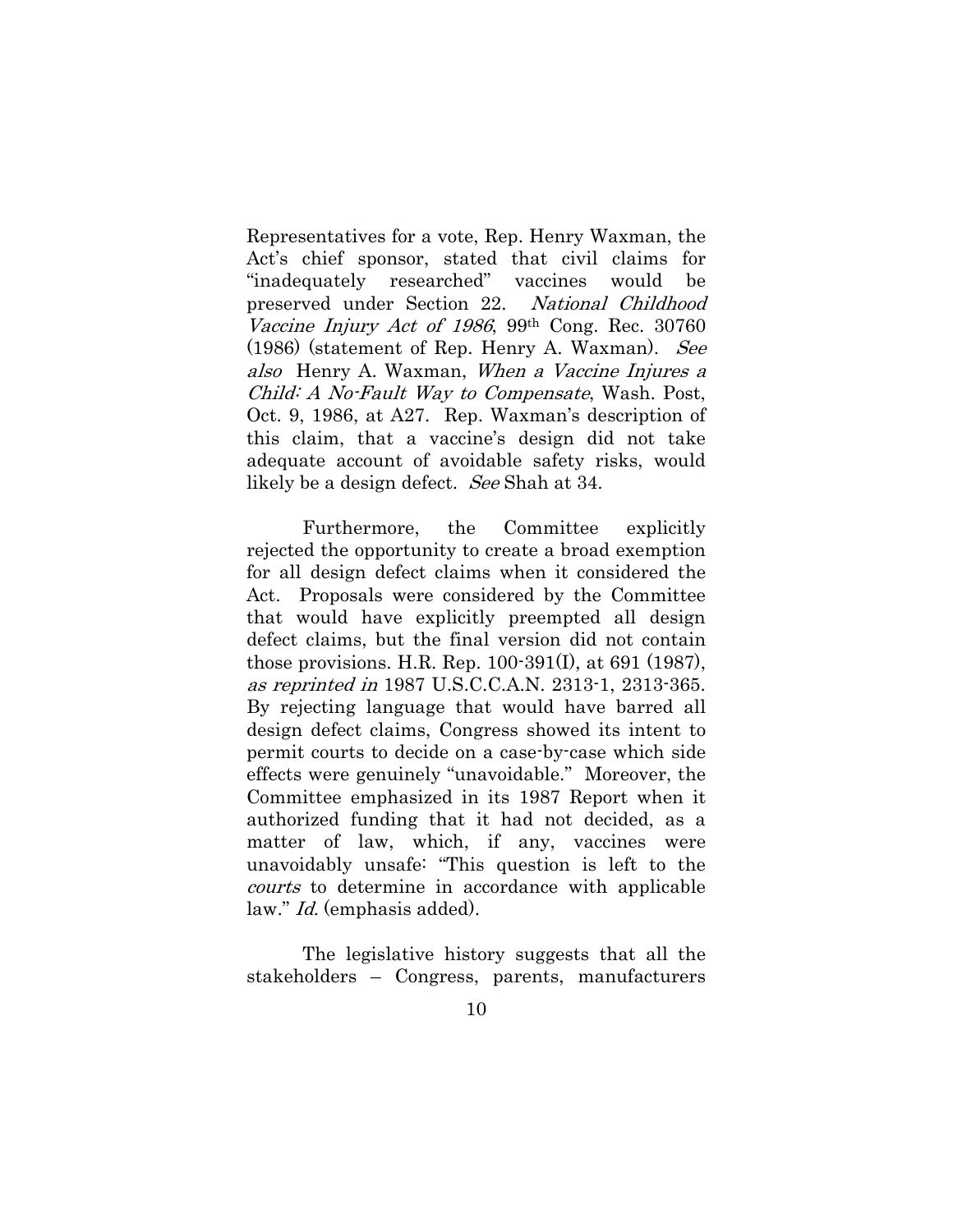and physicians – understood that victims preserved the right to take design defect claims to court. Respondent and its amici appear to be trying to achieve through the judiciary what they failed to obtain through Congress.

### A. Congress Intended to Streamline Victims' Rights, Not Eliminate Them.

Parent advocates Schwartz, Fisher and Williams did not, and would not, have supported the Act if they thought that executive agencies or federal courts would later interpret it to foreclose access to a civil court remedy for design defect. They argued that because children face compulsory vaccination in order to attend school, their access to justice in the event of injury must be robust and must include design defect claims that manufacturers could have feasibly avoided.

They pointed to past court cases of vaccine design defects to demonstrate the need to preserve this type of claim. They referenced Griffin v. United States, in which the U.S. government was held liable because the Division of Biologics Standards of the National Institutes of Health released a batch of Sabin polio vaccine that did not conform to its own regulatory standards (the manufacturer settled), 351 F. Supp. 10  $(E.D. Pa. 1972)$ , after *a part*, rev'd in part and remanded, 500 F.2d 1059 (3d Cir. 1974). And they also pointed to four cases in which manufacturers of quadrivalent vaccine (diphtheria, tetanus, pertussis, and poliomyelitis) were held liable because a new preservative activated the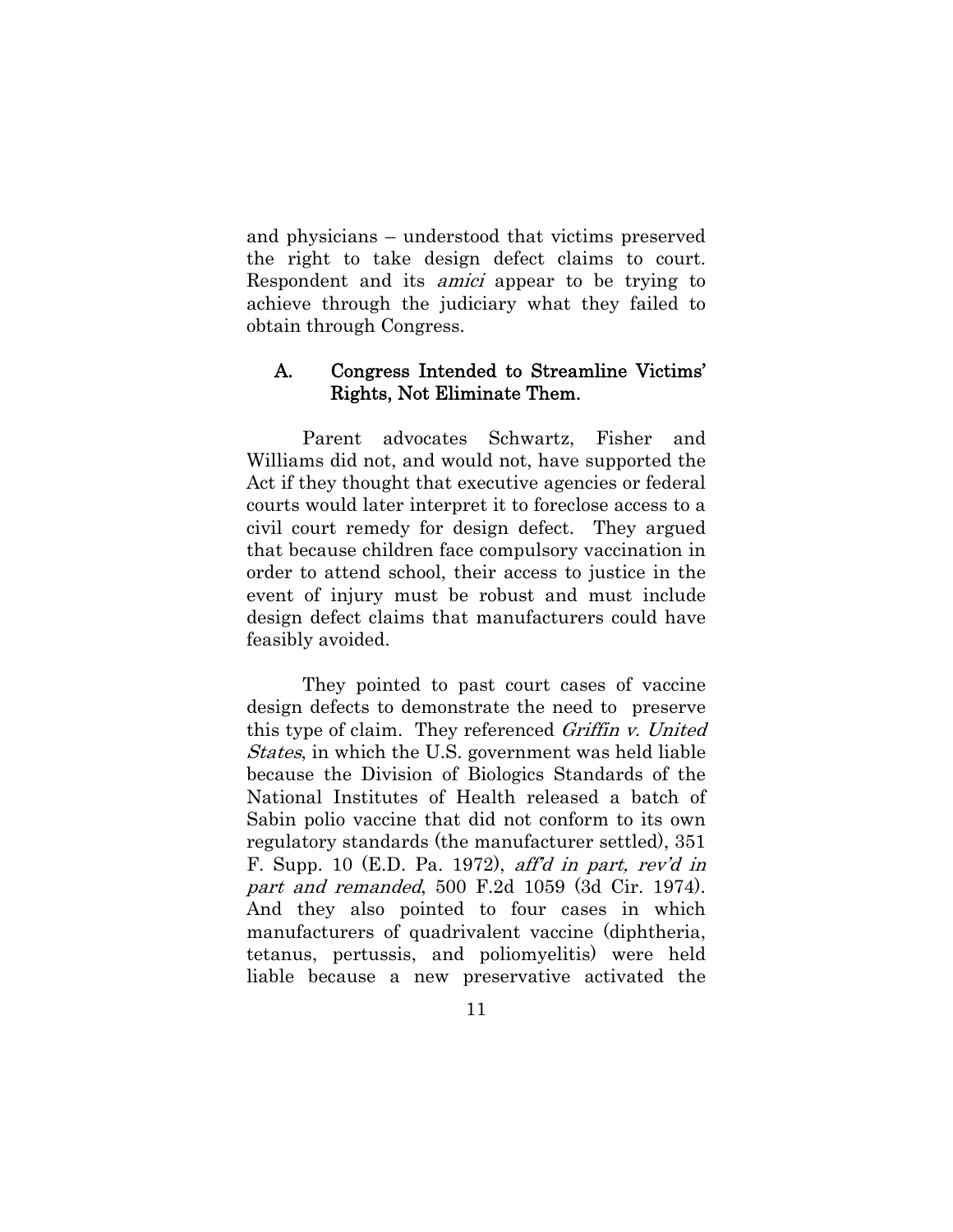pertussis component. Tinnerhold v. Parke Davis & Co., 285 F. Supp. 432 (S.D.N.Y. 1968), aff'd 411 F.2d 48 (2d Cir. 1969), Stromsodt v. Parke Davis & Co., 257 F. Supp. 991 (D.N.D. 1966), aff'd 411 F.2d 1390 (8th Cir. 1969), Vincent v. Thompson, 361 N.Y.S.2d 282 (Sup. Ct. 1974), rev'd in part, 377 N.Y.S.2d 118 (App. Div. 2d Dep't 1975), and Ezagui v. Dow Chemical Corp., 598 F.2d 727 (2d Cir. 1979) (finding that plaintiff had introduced enough evidence to go to the jury on the issues of product defect or proximate causation against defendant manufacturer Quadrigen). See also Vaccine Supply and Innovation at 86.

The Act and its legislative history simply do not make sense without the understanding that the tort system remains an available alternative for such cases. And Congress' intent to keep the courthouse doors open is even more important today than it was in 1986.

## B. The Compensation Program Is Not Working as Congress Intended, Making Recourse to Civil Court More Critical Than Ever.

Although Congress enacted the Act more than twenty years ago, the Compensation Program is not functioning as Congress intended. Already in 1999, Barbara Loe Fisher testified before Congress about why parents of vaccine-injured children were dissatisfied: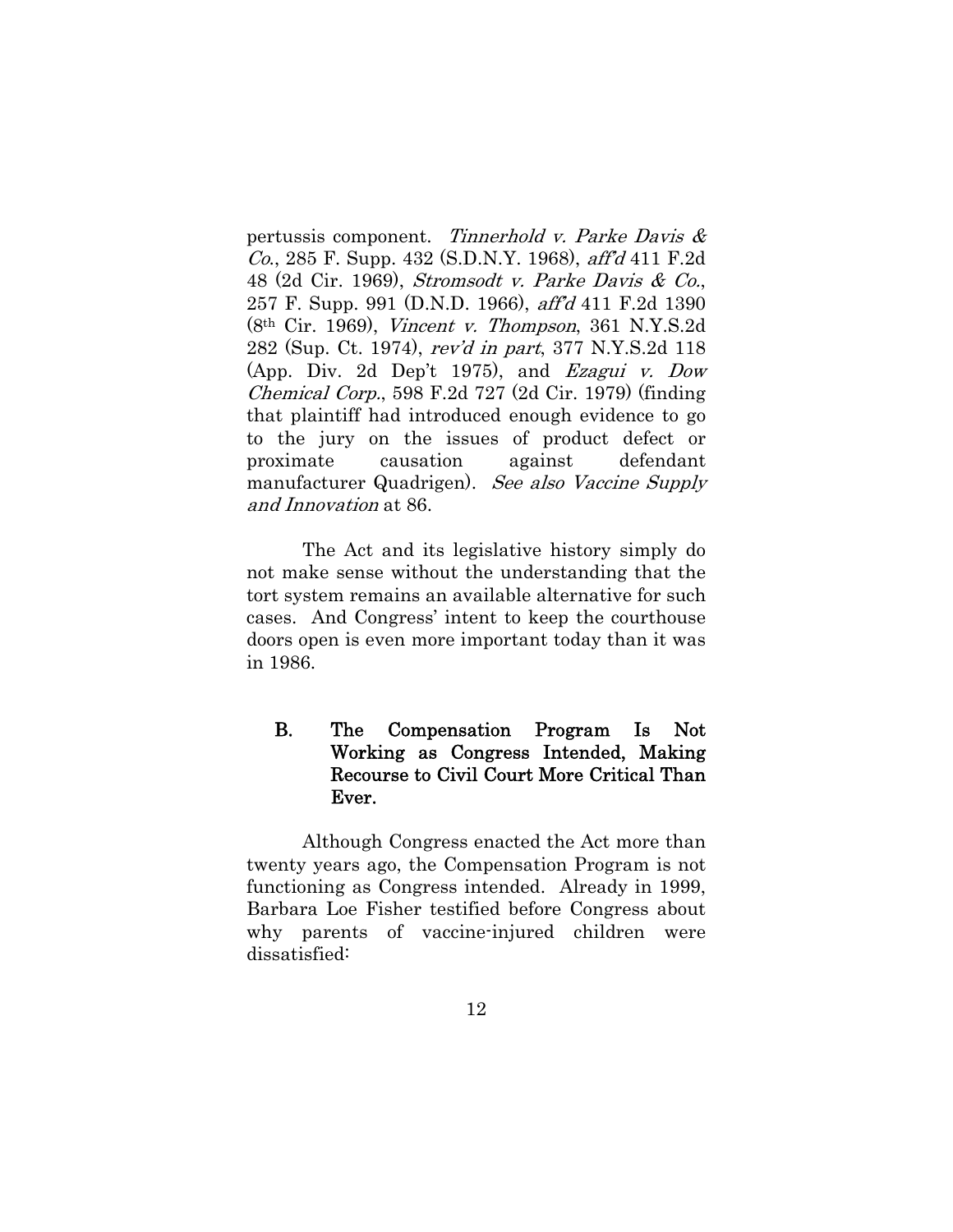There is bitter disappointment and pervasive unhappiness among parents…with the current structure and administration of the vaccine injury compensation program....[W]hen parents are unable to obtain financial assistance to care for a severely vaccine injured children, public faith in the mass vaccination system is further eroded.

Fisher Statement.

Parents of vaccine-injured children perceive vaccine court to be mean-spirited and hostile towards plaintiffs, experts and attorneys. Parents believe that vaccine court has a conflict of interests between protecting the vaccine program and compensating those injured by it. They observe that vaccine court will "protect the reputation of the current vaccine system at all costs – even if it means denying compensation to vaccine victims." Id. Vaccine court simply has not fulfilled its mission to compensate vaccine injury victims like Hannah Bruesewitz.

The overwhelming majority of cases in vaccine court today are "off-table," unable to take advantage of presumptive causation and thus require costly and time-consuming causation hearings, take years to litigate, are highly adversarial, and end without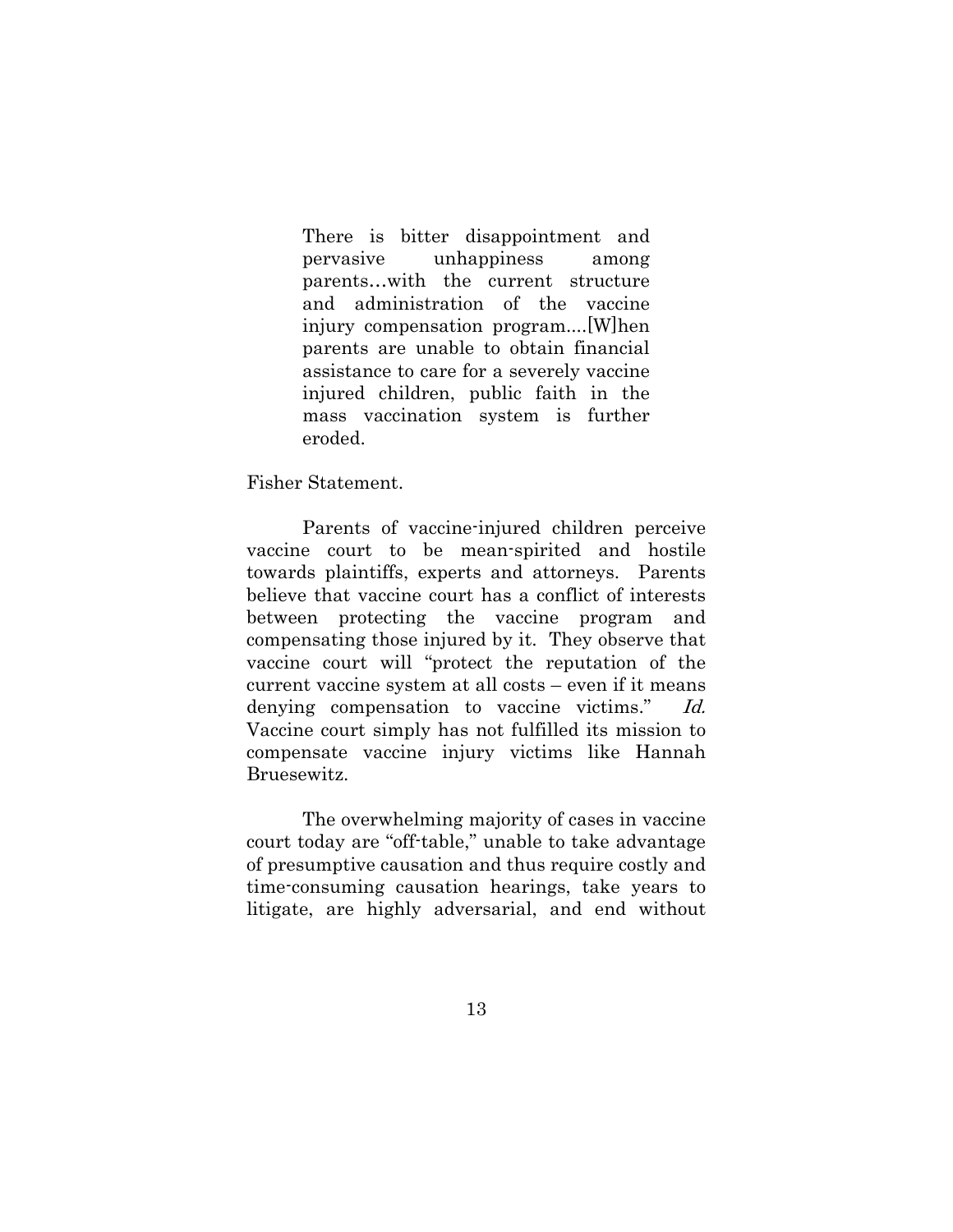compensation.2 The most recent Omnibus Autism Proceeding, aggregating almost 5,000 claims of vaccine-induced autism, has no place in the statutory scheme Congress laid out for individual determinations of vaccine injury. Cedillo v. Secretary of HHS, 2009 WL 331968 (Fed. Cl. 2009); Hazlehurst v. Secretary of HHS, 2009 WL 332306 (Fed. Cl. 2009); Snyder v. Secretary of HHS, 2009 WL 332044 (Fed. Cl. 2009); see also Gordon Shemin, Comment, Mercury Rising: The Omnibus Autism Proceeding and What Families Should Know Before Rushing Out of Vaccine Court, 58 Am. U. L.Rev. 459, 484-90 (2008).

 Furthermore, HHS has not expanded presumptions for recovery, as the 1986 Report recommended. H.R. Rep. 99-908 at 19-20, reprinted in 1986 U.S.C.C.A.N. at 6360-61. While the Center for Disease Control has added 46 doses of nine new vaccines for girls (43 doses of eight new vaccines for boys),3 "no new signs, symptoms or injuries have

 $2$  See National Vaccine Injury Compensation Program, Statistic Report (September 2, 2009) available at http://www.hrsa.gov/vaccinecompensation/statistics\_report.htm showing that as of August 2009, 13,076 petitions have been filed and 2,344 have been compensated, or approximately 18%. 3 Department of Health and Human Services, Centers for Disease Control and Prevention, Recommended Immunization Schedule for Persons 0 through 6 Years and 7 Through 18 Years (September 2, 2009) available at http://www.cdc.gov/vaccines/recs/schedules/childschedule.htm#printable, indicating nine new compulsory vaccines added since 1986: hepatitis B, rotavirus, haemophilus influenzae type b, pneumococcal, influenza, varicella, hepatitis A, meningococcal, human papillomavirus (for girls). Those that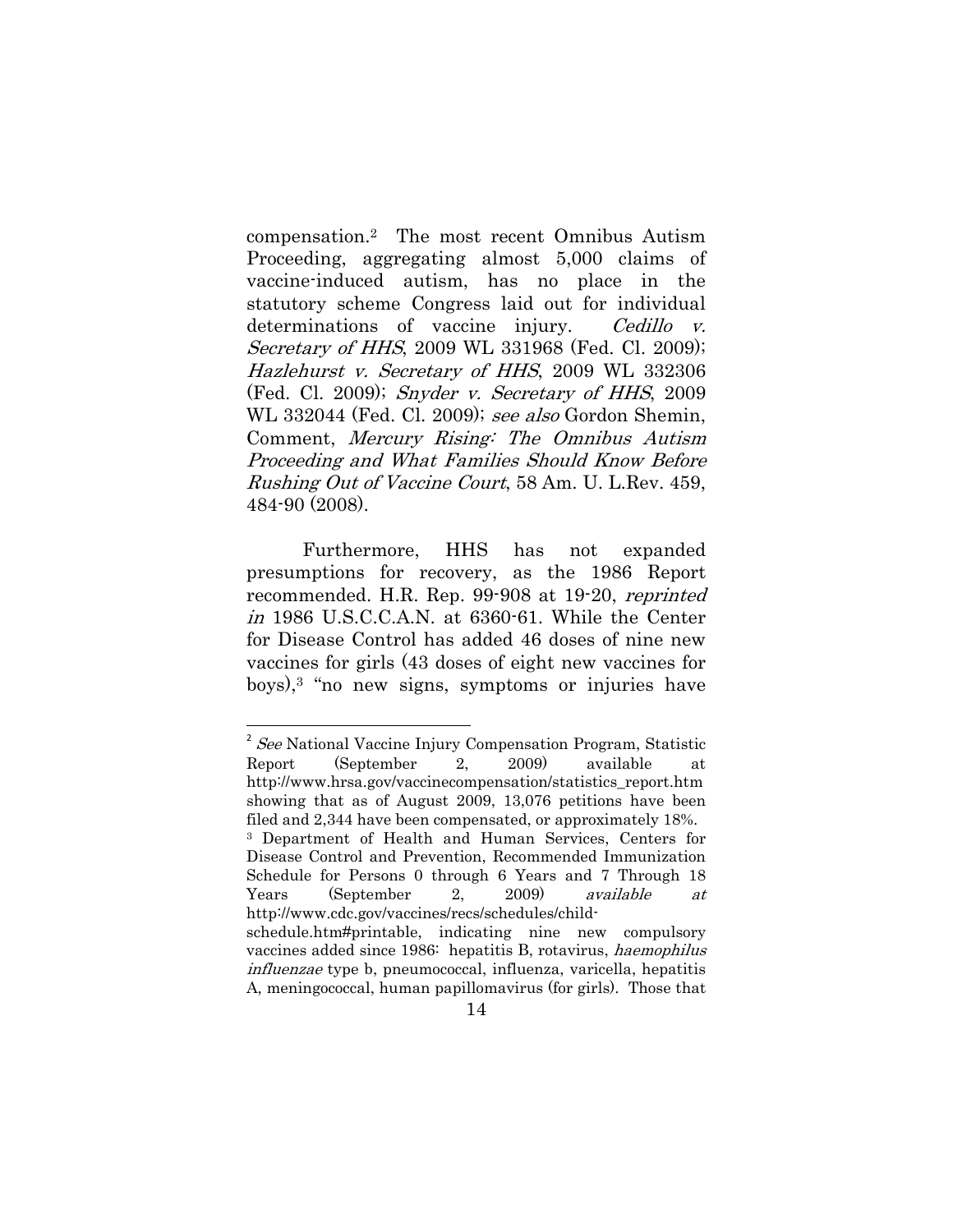been added to the Table of Injuries…– except anaphylaxis within four hours for the hepatitis B vaccine." Fisher Statement. In other words, HHS has not updated the Vaccine Injury Table's presumptions to correspond to today's substantially increased vaccine schedule.

Had the Bruesewitz family filed its initial claim one month earlier in 1995, Hannah's residual seizure disorder presumptively would have been compensated. However, in an administrative sleight of hand, HHS removed this presumption from the Vaccine Injury Table in March, 1995, forcing Hannah Bruesewitz and similar DPT-injured children to prove causation. 60 Fed. Reg. 7678 (Feb. 8, 1995); see also Andreu v. Secretary of HHS, 569 F.3d 1367, 1374 (2009). Fourteen years of litigation later, Hannah Bruesewitz has yet to receive one penny in federal compensation for vaccine injury.

By Congress' measure, vaccine court has failed. In its 1986 Report, the Committee wrote:

> The entire [vaccine court] proceeding…is to take place as expeditiously as possible and, in no case, should take more than one year….[W]ithout such quick and certain conclusion of proceedings, the compensation system would work an injustice upon the petitioner.

<sup>&</sup>lt;u> 1989 - Johann Stein, marwolaethau a bhann an t-Amhain Aonaichte ann an t-Amhain Aonaichte ann an t-Amhain Aon</u> existed before 1986 were diphtheria, tetanus, pertussis, measles, mumps, rubella and inactivated poliovirus.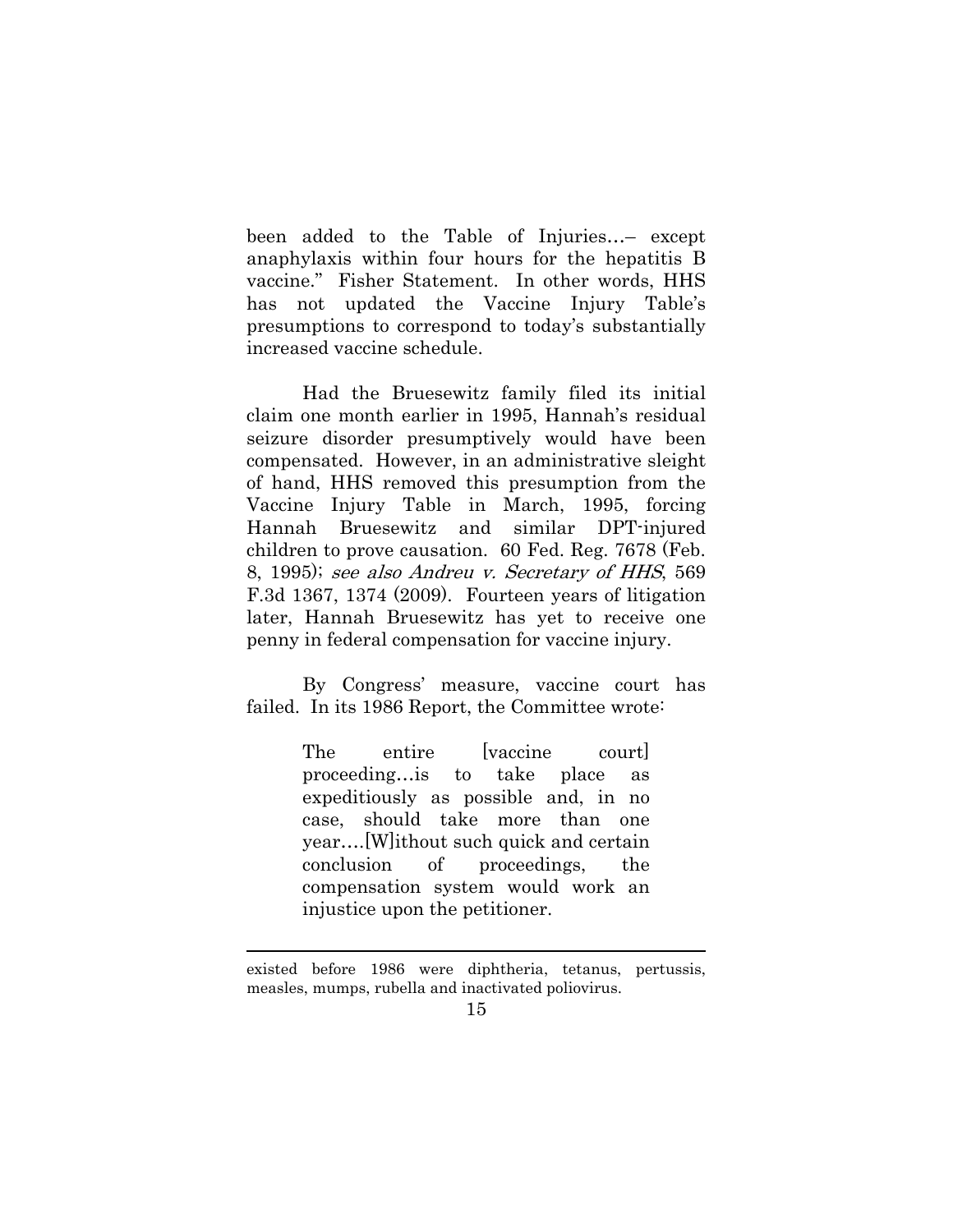H.R. Rep. 99-908, at 17, reprinted in 1986 U.S.C.C.A.N. at 6358. See also Compensating Vaccine Injuries: Are Reforms Needed?: Hearing before the House Subcommittee on Criminal Justice, Drug Policy and Human Resources, 106<sup>th</sup> Cong. (1999). It was to prevent the sort of injustice that Hannah Bruesewitz has suffered that Congress left petitioners free to reject the Compensation Program's findings "and go on to court." H.R. Rep. 99-908, at 12, reprinted in 1986 U.S.C.C.A.N. at 6353.

## II. IN BRUESEWITZ, THE THIRD CIRCUIT ELIMINATED RIGHTS THAT CONGRESS EXPRESSLY PROTECTED.

While Congress wanted the Compensation Program to divert litigation from the traditional civil tort system, it never bestowed blanket immunity on vaccine manufacturers from all design defect claims. Congress preempted only those tort claims for "unavoidably unsafe" vaccines. Section  $22(b)(1)$ states:

> [n]o vaccine manufacturer shall be liable in a civil action for damages arising from a vaccine-related injury or death … if the injury or death resulted from side effects that were unavoidable even though the vaccine was properly prepared and was accompanied by proper directions and warnings.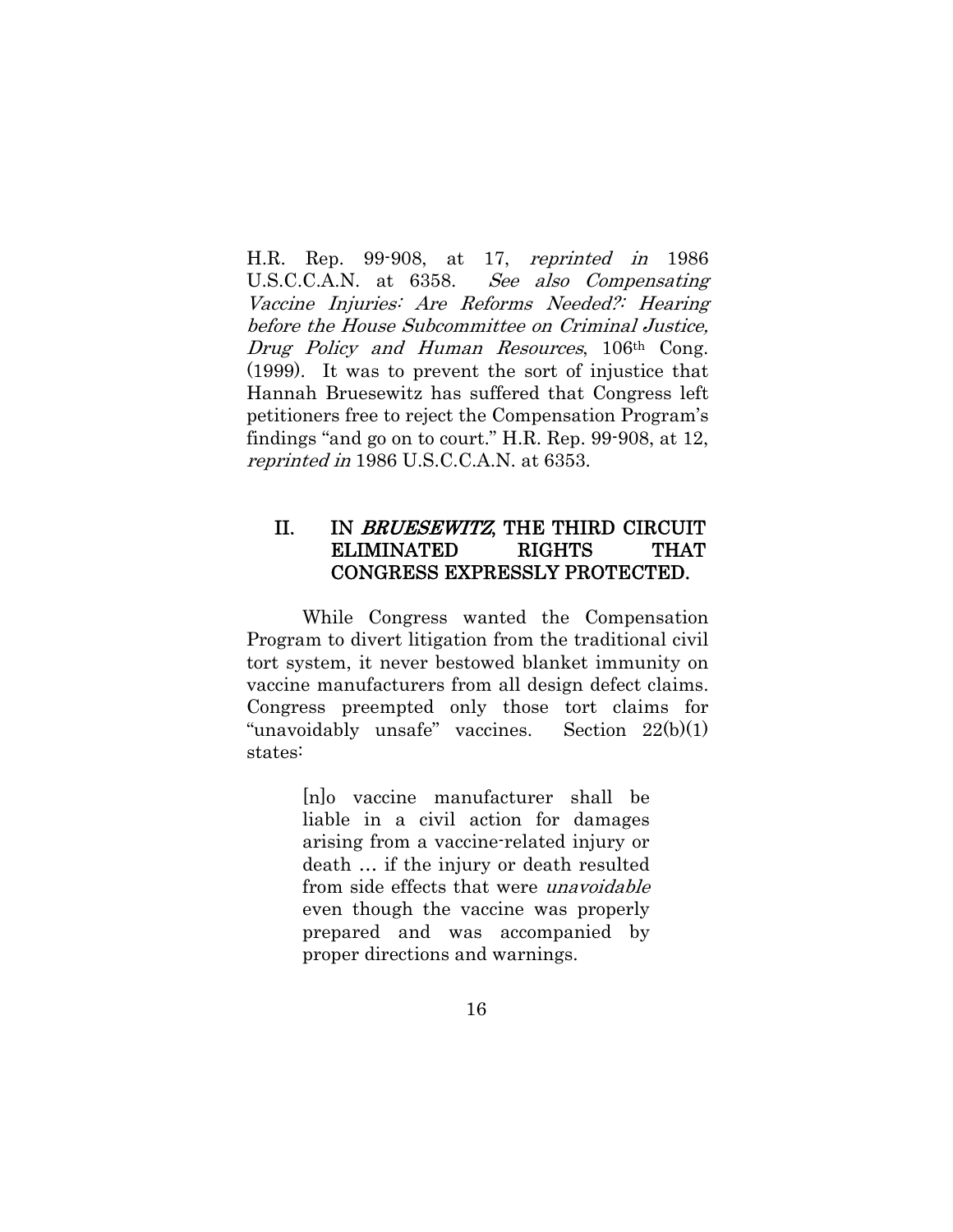$§$  300aa-22(b)(1) (emphasis added).

Congress explicitly imported the "unavoidable" language from comment k to § 402A of the Restatement (Second) of Torts, which applies only to "products which, in the present state of human knowledge, are quite incapable of being made safe." Restatement (Second) of Torts § 402A cmt. k (1965). To read Section 22 as preempting all design defect claims would effectively read the word "unavoidable" out of the statute. As Justices O'Connor and Breyer stated in a concurrence to an earlier case under this Act:

> [t]o the extent possible, we adhere to 'the elementary canon of construction that a statute should be interpreted so as not to render one part inoperative. The construction adopted by the Court of Appeals contravenes this principle.

Shalala v. Whitecotton, 514 U.S. 268, 278 (1995) (O'Connor, J., concurring) (citations omitted).

 Furthermore, Congress has subsequently authorized statutes, such as the Pandemic Preparedness Act, 42. U.S.C. § 247d-6d, for epidemic products that explicitly preempt all state laws that otherwise might apply. By contrast, the Act expressly preempts state statutes that prohibit civil actions against manufacturers for vaccine-related injuries. 42 U.S.C. § 300aa-22(e). Thus Congress was not silent on preemption of state tort remedies; the Act affirmatively preserved state contract and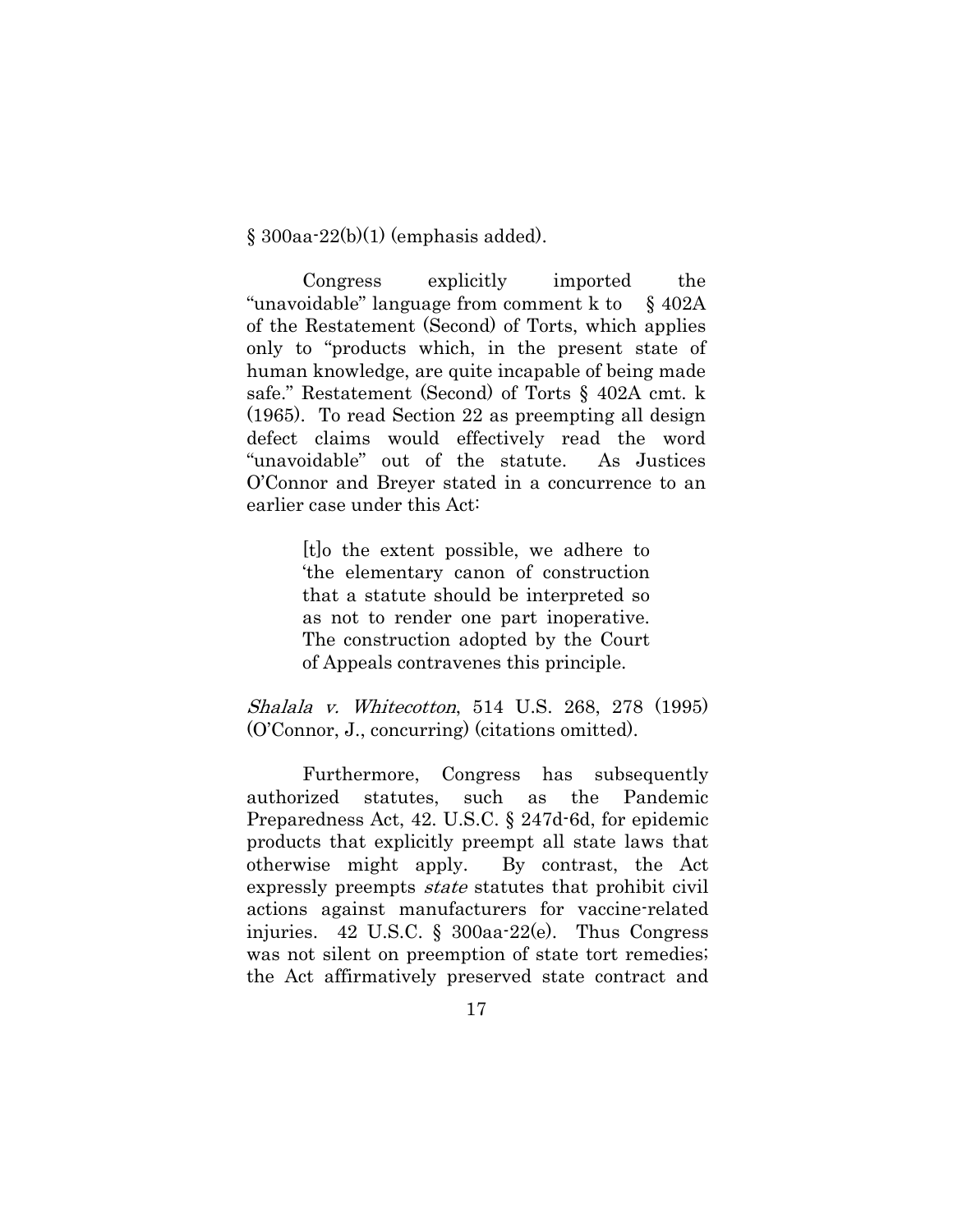tort remedies even in cases where states tried to extinguish them on their own.

The plain meaning and legislative history of the Act suggest only one plausible reading of §  $22(b)(1)$ : that manufacturers are free from liability for design defects if the injury that a victim suffered was "unavoidable."

This is the conclusion that two Circuit Courts of Appeal have previously reached. The Fourth Circuit in Abbot v. Am. Cyanimid Co., 844 F.2d 1108 (4th Cir. 1988), held that federal law did not foreclose a plaintiff's defective design claims under Virginia law, even if an adequate warning was present. And the Fifth Circuit similarly found no preemption of state liability law for vaccine manufacturers. *Hurley* v. Lederle Labs. Div. of Am. Cyanamid Co., 863 F.2d 1173 (5th Cir. 1988). At odds with the Third Circuit, they reasoned that Congress intended for petitioners to be able to determine which vaccine side effects were unavoidable on a case-by-case basis under state common law.

There is nothing in the Act that prohibits vaccine-injured plaintiffs from putting design defect questions before a jury, so long as they meet all other substantive and procedural requirements. But other thresholds remain high in design defect cases, such as the requirements for putting scientific evidence before a jury.4 Parents of vaccine-injured children

 $4$  See Shah at 42, citing thimerosal cases in federal and state courts where defendant-manufacturers have succeeded in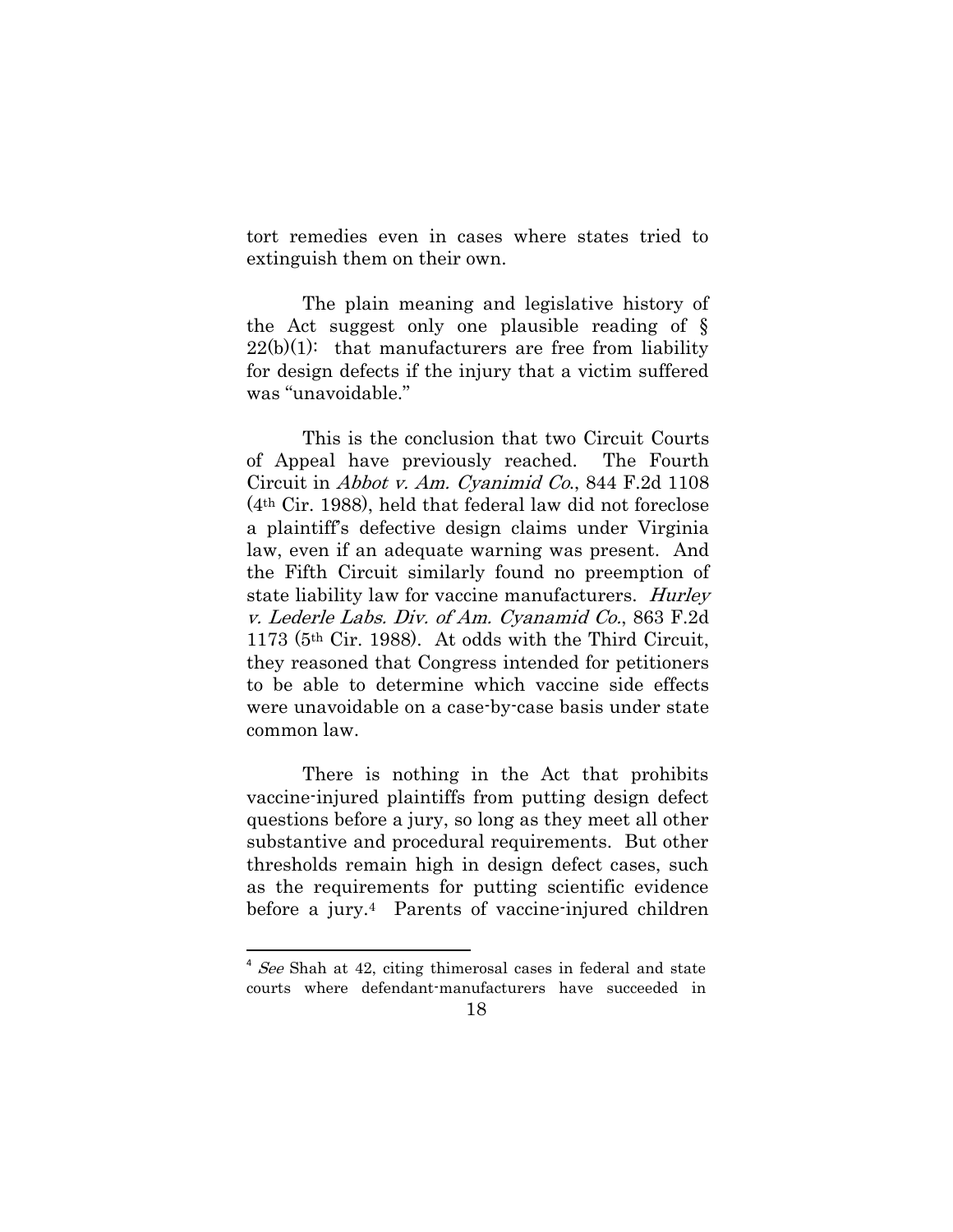believed then, and now, that the tort system provides a critical check to ensure that vaccines on the market are "the safest and most effective vaccines possible." 1986 Report, Part C.

## A. The Third Circuit's Decision in *Bruesewitz* Departs From This Court's Precedent on Preemption.

The Court's recent decision in Wyeth v. Levine, reaffirming the long-standing presumption against federal preemption, bolsters the conclusion that the Third Circuit failed to follow this Court's precedent. 129 S. Ct. 1187, 1194 (2009) (quoting Medtronic v. Lohr, 518 U.S. 470, 485 (1996)). Earlier, in *Altria Group v. Good*, the Court explained that

> [this] assumption applies with particular force when Congress has legislated in a field traditionally occupied by the States….Thus, when the text of a preemption clause is susceptible of more than one plausible reading, courts ordinarily accept the reading that disfavors preemption.

129 S. Ct. 538, 543 (2008) (quoting Bates v. Dow Agrosciences LLC, 544 U.S. 431, 449 (2005)). Absent

<u> 1989 - Johann Stein, marwolaethau a bhann an t-Amhain Aonaichte ann an t-Amhain Aonaichte ann an t-Amhain Aon</u>

having courts dismiss plaintiffs' claims under *Daubert v*. Merrell Dow Pharmaceuticals, 509 U.S. 579 (1993) and Frye v. United States, 293 F. 1013 (D.C. Cir. 1923) standards of evidence before trial on grounds of scientific implausibility.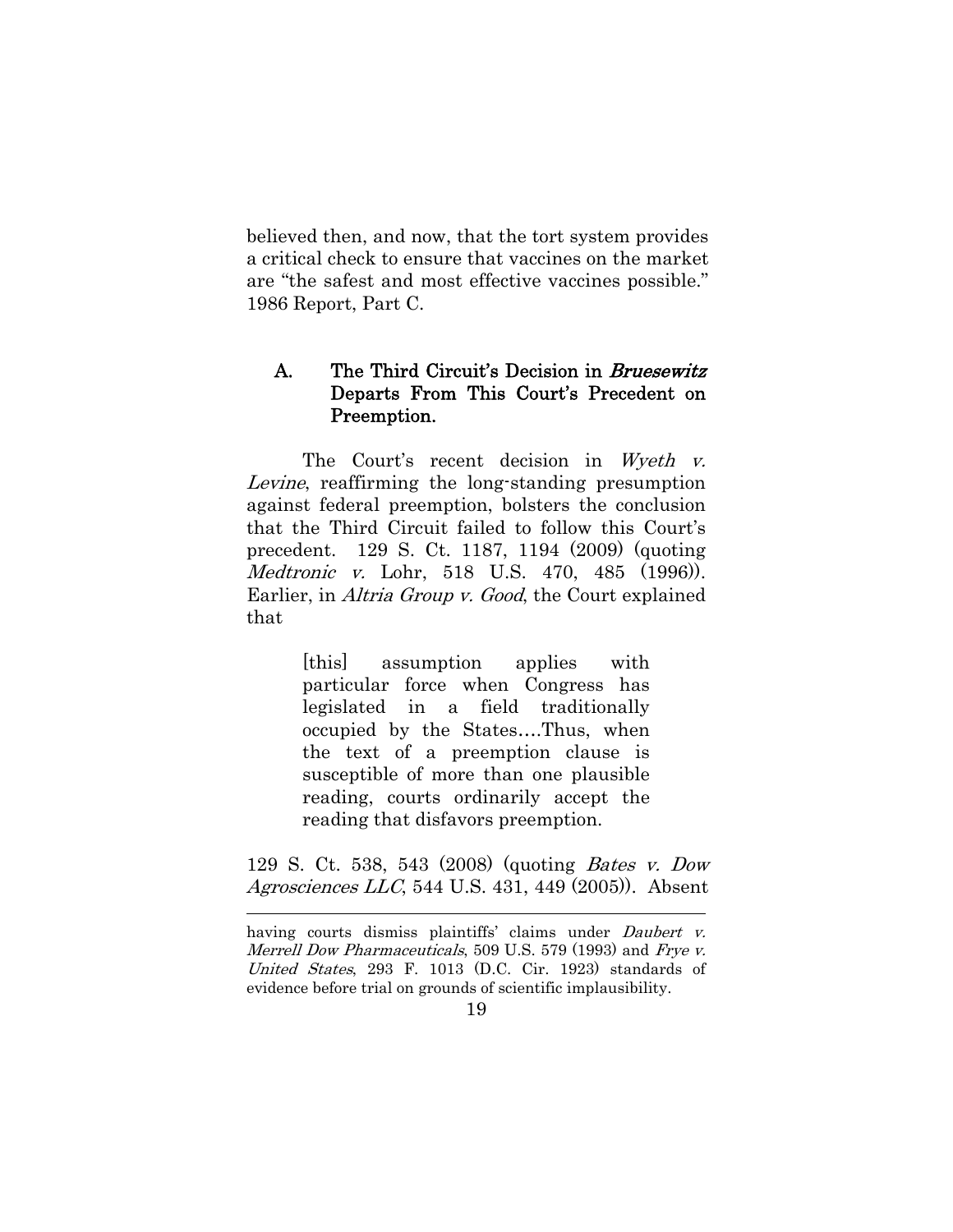explicit language barring design defect claims, the Third Circuit should have allowed Hannah Bruesewitz her day in court.

The Georgia Supreme Court in American Home Products v. Ferrari unanimously held that § 22 of the Act does not preempt all design defect claims, but only those side effects that were unavoidable. 284 Ga. 384, 386 (2008). Applying *Bates* to resolve the ambiguity in  $\S$  22, the *Ferrari* court opined that "[I]f Congress had intended to deprive injured parties of a long available form of compensation, it surely would have expressed its intent more clearly." 284 Ga. at 393. The Ferrari court looked carefully at Congress' intent, expressed in the Act and in the 1987 amendments to fund the program. It wrote:

> We hesitate to hold that a manufacturer is excused from making changes it knows will improve its product merely because an older, more dangerous version received FDA approval….[To do so] "would 'have the perverse effect of granting complete [tort] immunity from design defect liability to an entire industry'."

284 Ga. at 394 (citations omitted).

To square *Bruesewitz* with the Court's preemption decisions, the Court should find the Act does not imply preemption. The Act permits petitioners to bring design defect claims to court, and